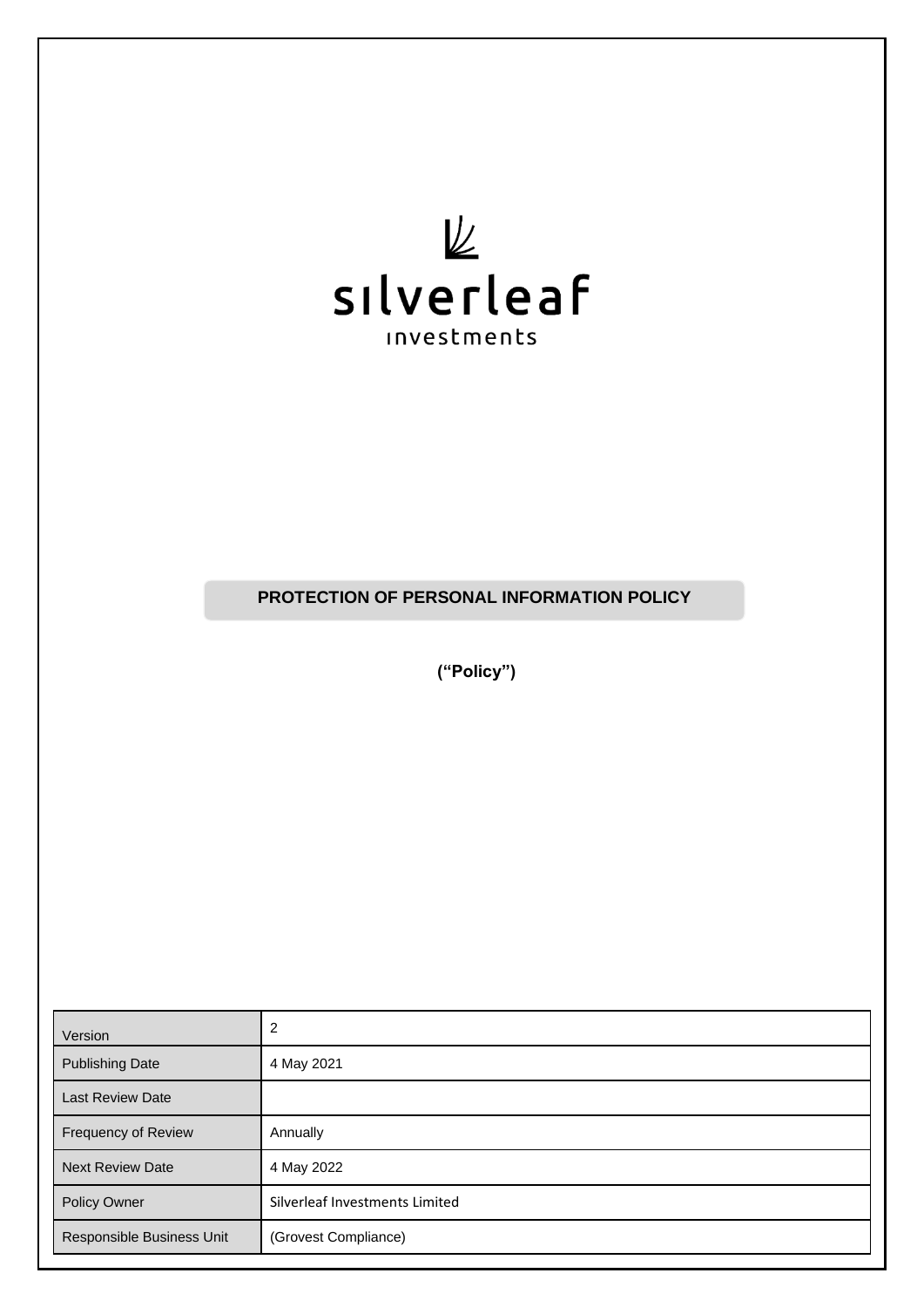## **POLICY STATEMENT**

- This Policy forms part of the FSP's business processes and procedures.
- Any reference to the "FSP" shall be interpreted to include the "policy owner".
- The FSP's Board of Directors, it's employees, volunteers, contractors, suppliers and any other persons acting on behalf of the FSP is required to familiarise itself with the Policy's requirements and undertake to comply with the stated Policy.
- Risk owners and control owners are responsible for overseeing and maintaining control over the Policy.

## **POLICY ADOPTION**

By signing this document, I authorise the Policy owner's approval and adoption of the processes and procedures outlined herein.

| Name & Surname | Jeffrey Miller |
|----------------|----------------|
| Capacity       | Key Individual |
| Signature      |                |
| Date           | May 2021       |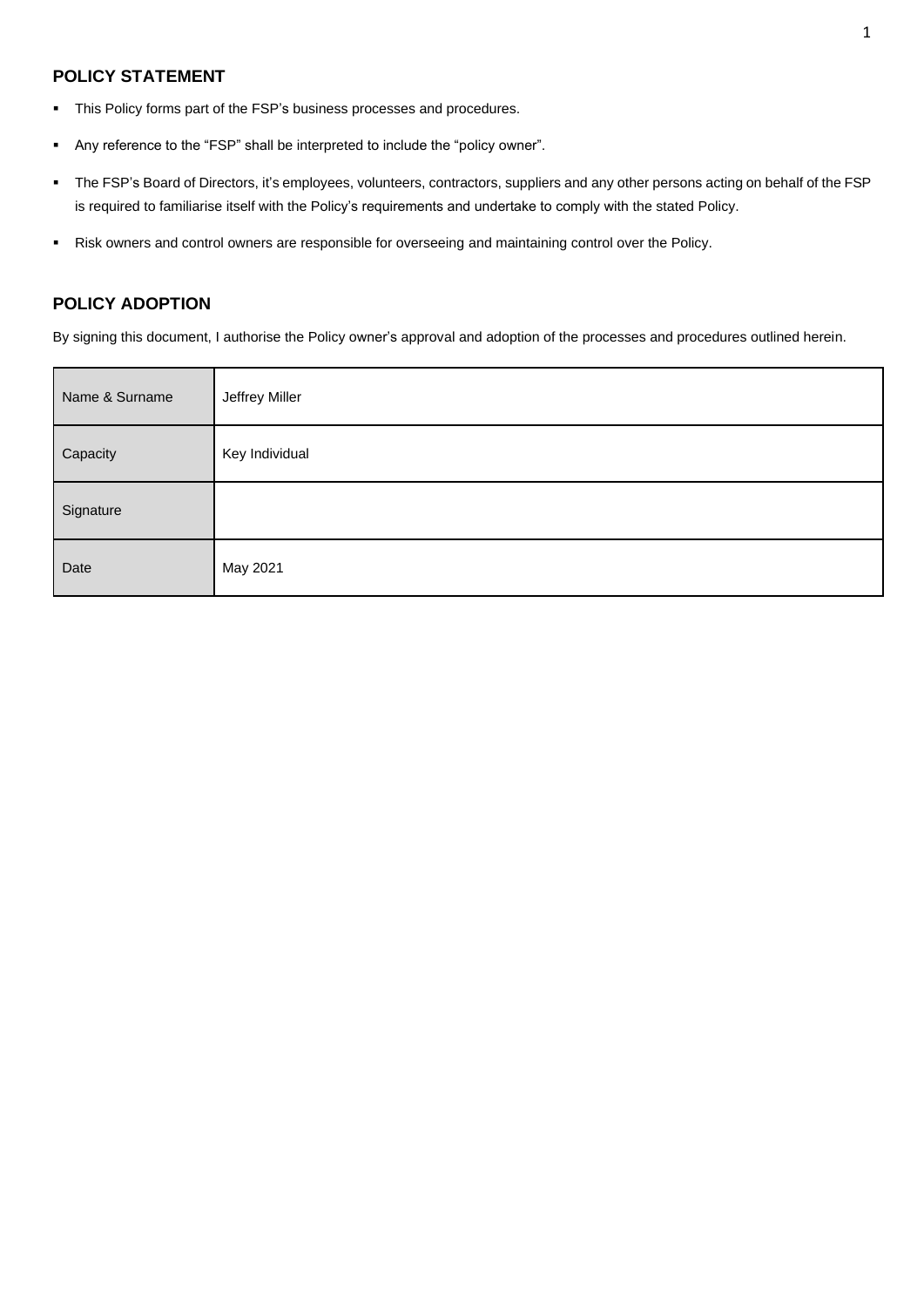# **TABLE OF CONTENTS**

| 1.  |  |
|-----|--|
| 2.  |  |
| 3.  |  |
| 4.  |  |
|     |  |
|     |  |
|     |  |
|     |  |
|     |  |
|     |  |
|     |  |
|     |  |
|     |  |
|     |  |
|     |  |
|     |  |
|     |  |
|     |  |
|     |  |
|     |  |
| 7.  |  |
| 7.1 |  |
| 7.2 |  |
| 7.3 |  |
| 7.4 |  |
| 7.5 |  |
| 8.  |  |
|     |  |
|     |  |
|     |  |
|     |  |
|     |  |
|     |  |
|     |  |
|     |  |
|     |  |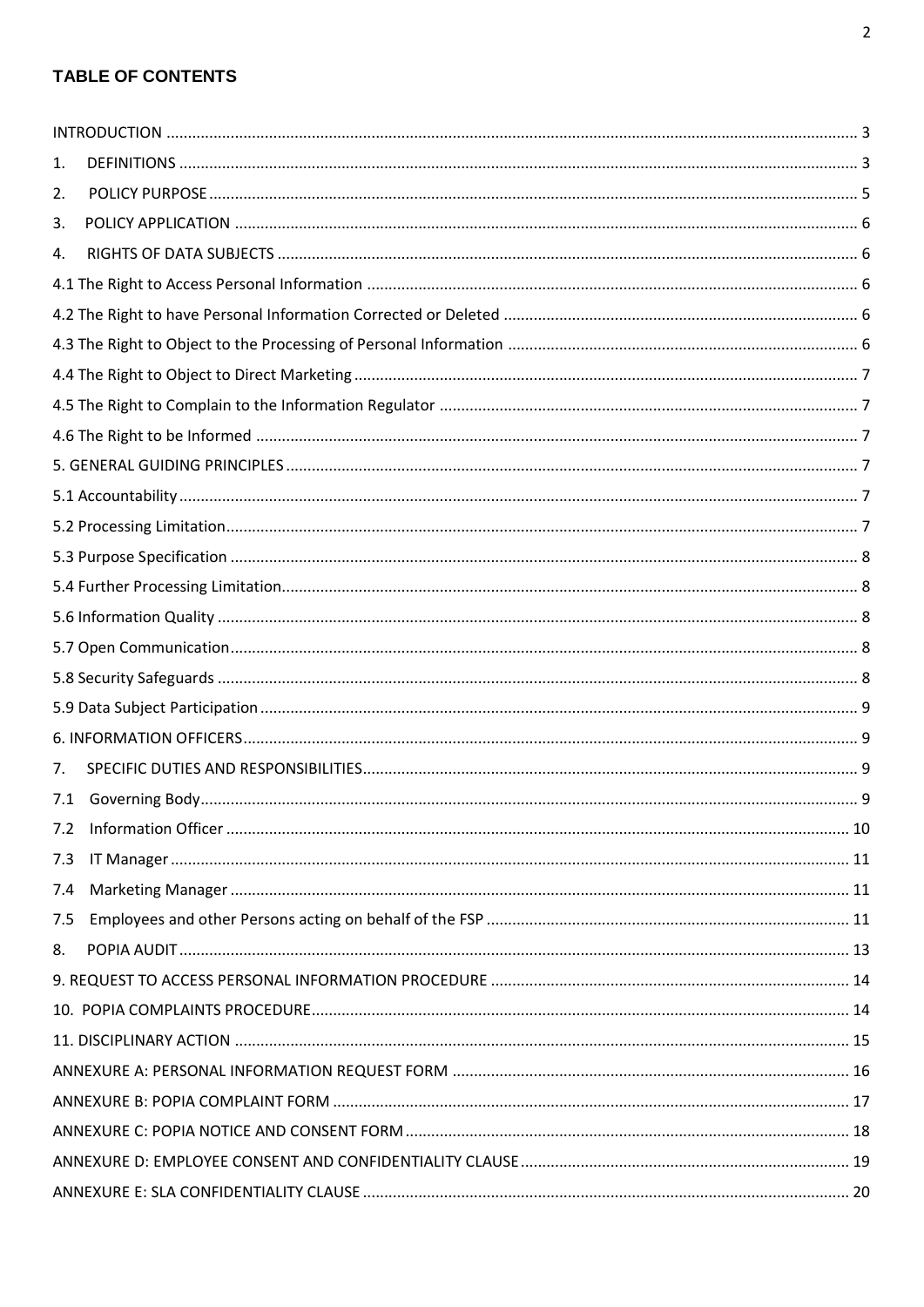## <span id="page-3-0"></span> **INTRODUCTION**

The right to privacy is an integral human right recognised by Sec 14 of the South African Constitution and protected in terms of the Protection of Personal Information Act 4 of 2013 ("POPIA").

POPIA aims to promote the protection of privacy through providing guiding principles that are intended to be applied to the Processing of Personal Information in a context-sensitive manner.

Through the provision of quality services, the FSP is necessarily involved in the collection, use and disclosure of certain aspects of the Personal Information of clients, employees and other stakeholders.

A person's right to privacy entails having control over his or her Personal Information and being able to conduct his or her affairs relatively free from unwanted intrusions.

Given the importance of privacy, the FSP is committed to effectively manage Personal Information in accordance with the provisions of POPIA.

### **1. DEFINITIONS**

#### <span id="page-3-1"></span>**1.1 Personal Information**

Personal Information is any information that can be used to reveal a person's identity. Personal Information relates to an identifiable, living, natural person, and where applicable, an identifiable, existing juristic person (such as a FSP), including, but not limited to information concerning:

- race, gender, sex, pregnancy, marital status, national or ethnic origin, colour, sexual orientation, age, physical or mental health, disability, religion, conscience, belief, culture, language and birth of a person;
- information relating to the education or the medical, financial, criminal or employment history of the person;
- any identifying number, symbol, email address, physical address, telephone number, location information, online identifier or other particular assignment to the person;
- the biometric information of the person;
- the personal opinions, views or preferences of the person:
- correspondence sent by the person that is implicitly or explicitly of a private or confidential nature or further correspondence that would reveal the contents of the original correspondence;
- the views or opinions of another individual about the person:
- the name of the person if it appears with other Personal Information relating to the person or if the disclosure of the name itself would reveal information about the person.

## **1.1 Data Subject**

This refers to the natural or juristic person to whom Personal Information relates, such as an individual client, customer or thirdparty supplier "FSP" .

#### **1.2 Responsible Party**

The Responsible Party is the entity that needs the Personal Information for a particular reason and determines the purpose of and means for Processing the Personal Information. In this case, the FSP is the Responsible Party.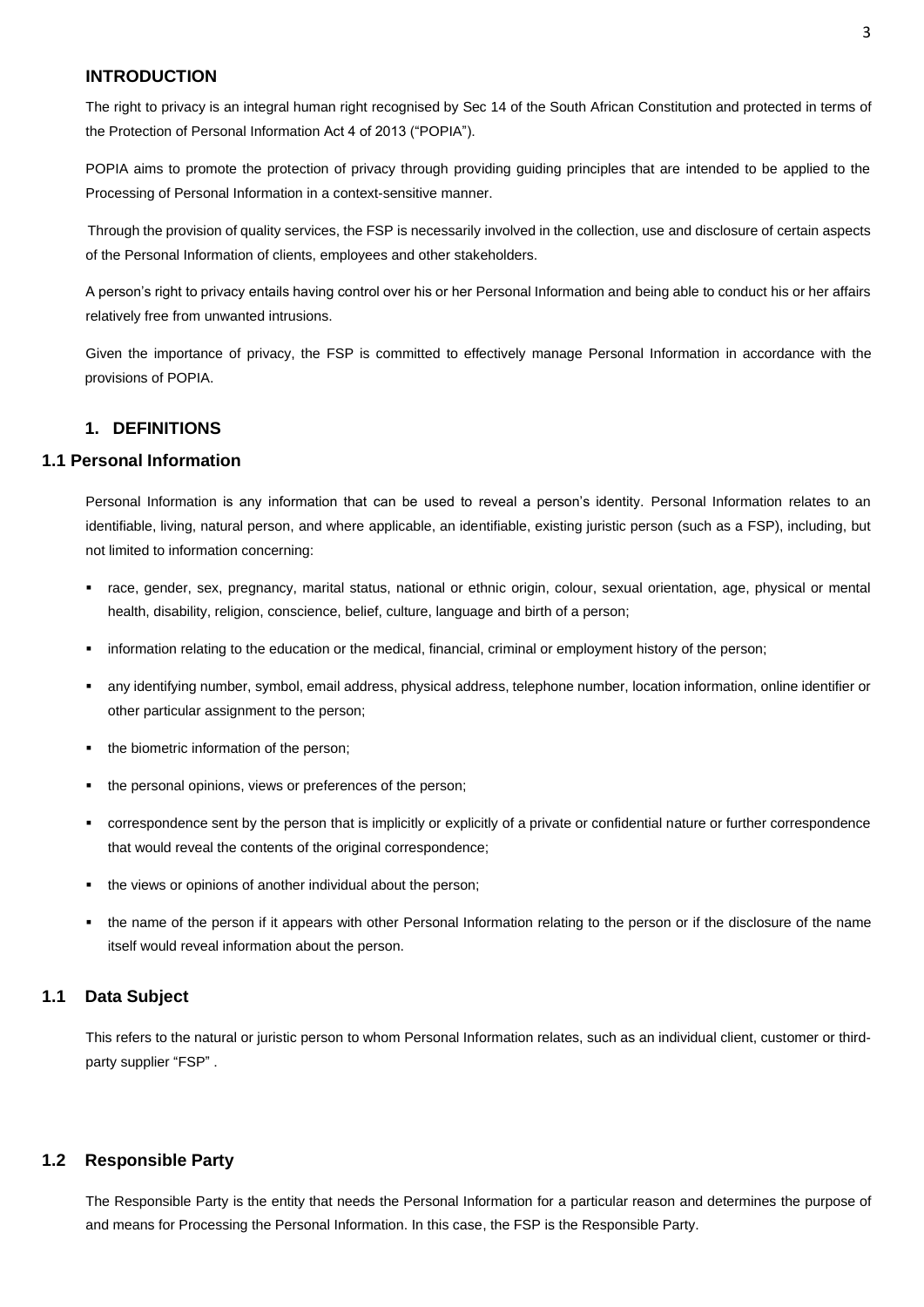#### **1.3 Operator**

An Operator means a person who processes Personal Information for a Responsible Party in terms of a contract or mandate, without coming under the direct authority of that party. For example, a third-party service provider that has contracted with the FSP to shred documents containing Personal Information. When dealing with an Operator, it is considered good practice for a Responsible Party to include an indemnity clause.

## **1.4 Information Officer**

The Information Officer is responsible for ensuring the FSP's compliance with POPIA.

Where no Information Officer is appointed, the head of the FSP, CEO or MD will be responsible for performing the Information Officer's duties.

Once appointed, the Information Officer must be registered with the South African Information Regulator established under POPIA prior to performing his or her duties. Deputy Information Officers can also be appointed to assist the Information Officer.

## **1.5 Processing**

The act of Processing information includes any activity or any set of operations, whether or not by automatic means, concerning Personal Information and includes:

- the collection, receipt, Recording, collation, storage, updating or modification, retrieval, alteration, consultation or use.
- dissemination by means of transmission, distribution or making available in any other form; or
- merging, linking, as well as any restriction, degradation, erasure or destruction of information.

## **1.6 Record**

Means any recorded information, regardless of form or medium, including:

- Writing on any material;
- Information produced, recorded or stored by means of any tape-recorder, computer equipment, whether hardware or software or both, or other device, and any material subsequently derived from information so produced, recorded or stored;
- Label, marking or other writing that identifies or describes anything of which it forms part, or to which it is attached by any means;
- Book, map, plan, graph or drawing;
- Photograph, film, negative, tape or other device in which one or more visual images are embodied so as to be capable, with or without the aid of some other equipment, of being reproduced.

### **1.7 Filing System**

Means any structured set of Personal Information, whether centralised, decentralised or dispersed on a functional or geographical basis, which is accessible according to specific criteria.

#### **1.8 Unique Identifier**

Means any identifier that is assigned to a Data Subject and is used by a Responsible Party for the purposes of the operations of that Responsible Party and that uniquely identifies that Data Subject in relation to that Responsible Party.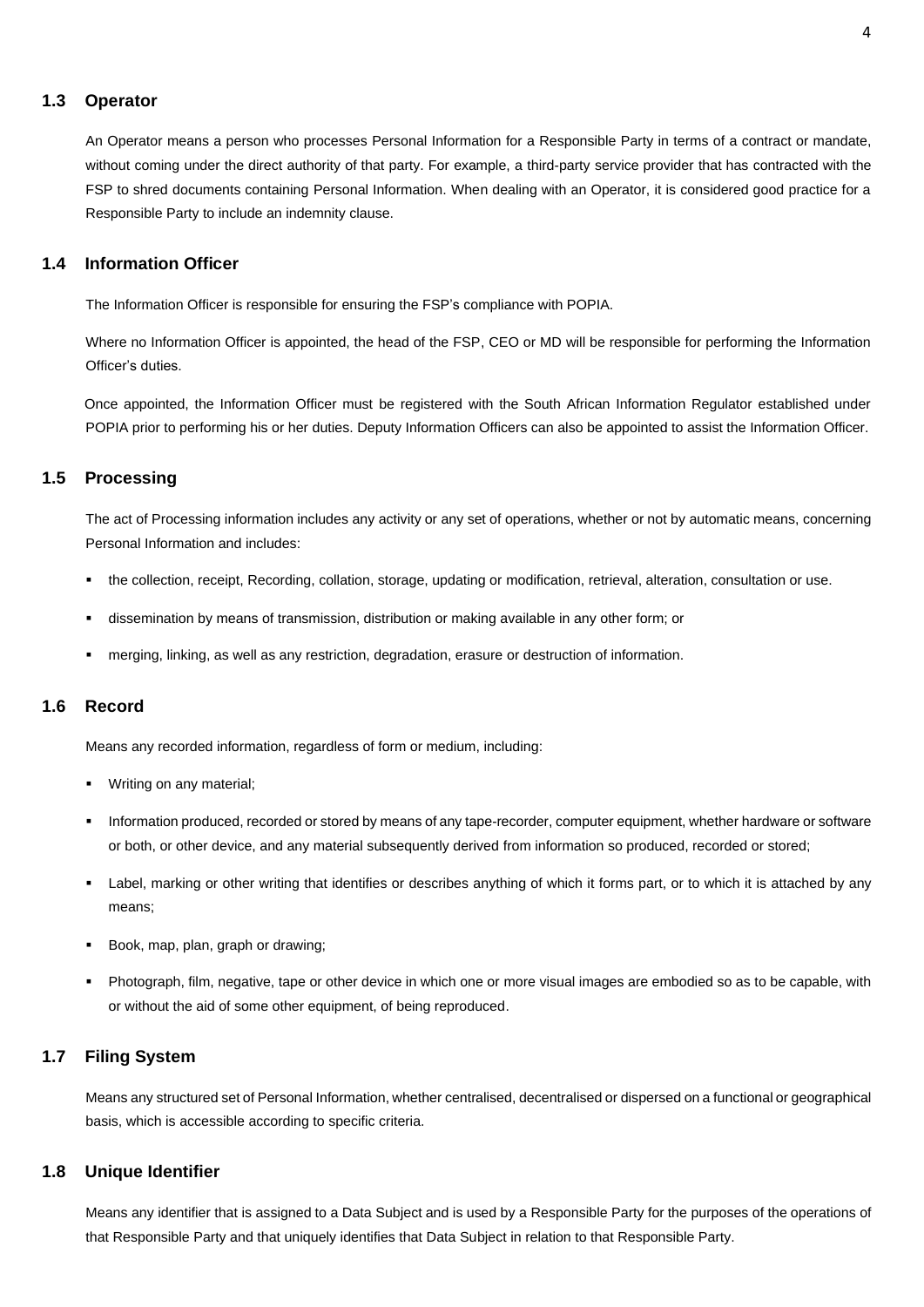#### **1.9 De-Identify**

This means to delete any information that identifies a Data Subject or which can be used by a reasonably foreseeable method to identify, or when linked to other information, that identifies the Data Subject.

### **1.10 Re-Identify**

In relation to Personal Information of a Data Subject, means to resurrect any information that has been de-identified that identifies the Data Subject, or can be used or manipulated by a reasonably foreseeable method to identify the Data Subject.

## **1.11 Consent**

Means any voluntary, specific and informed expression of will in terms of which permission is given for the Processing of Personal Information.

#### **1.12 Direct Marketing**

Means to approach a Data Subject, either in person or by mail or electronic communication, for the direct or indirect purpose of:

- Promoting or offering to supply, in the ordinary course of business, any services to the Data Subject; or
- Requesting the Data Subject to make a donation of any kind for any reason.

## **1.13 Biometrics**

Means a technique of personal identification that is based on physical, physiological or behavioural characterisation including blood typing, fingerprinting, DNA analysis, retinal scanning and voice recognition.

## <span id="page-5-0"></span> **2. POLICY PURPOSE**

This purpose of this Policy is to protect the FSP from the compliance risks associated with POPIA which includes:

- Breaches of confidentiality. For instance, the FSP could suffer loss in revenue where it is found that the Personal Information of Data Subjects has been shared or have been disclosed inappropriately.
- Failing to offer choice. For instance, all Data Subjects should be free to choose how and for what purpose the FSP uses its information relating to them.
- Reputational damage. For instance, the FSP could suffer a decline in shareholder value following an adverse event such as a computer hacker deleting the Personal Information held by the FSP.

This Policy demonstrates the FSP's commitment to protecting the privacy rights of Data Subjects in the following manner:

- Through stating desired behaviour and directing compliance with the provisions of POPIA and best practice.
- By cultivating an organisational culture that recognises privacy as a valuable human right.
- By developing and implementing internal controls for the purpose of managing the compliance risk associated with POPIA.
- By creating business practices that will provide reasonable assurance that the rights of Data Subjects are protected and balanced with the legitimate business needs of the FSP.
- By assigning specific duties and responsibilities to control owners, including the appointment of an Information Officer and where necessary, Deputy Information Officers in order to protect the interests of the FSP and Data Subjects.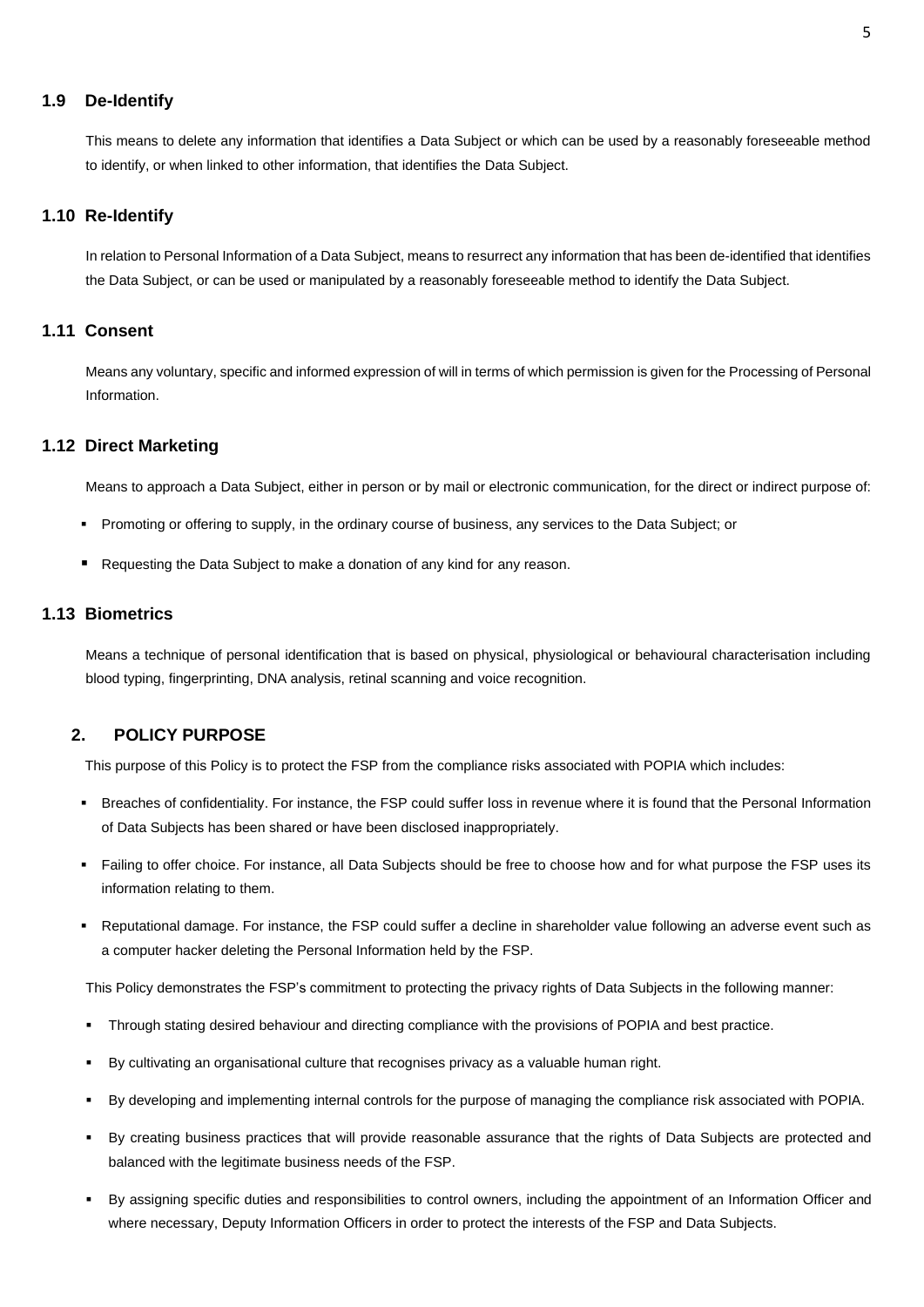By raising awareness through training and providing guidance to individuals who process Personal Information so that they can act confidently and consistently.

## <span id="page-6-0"></span> **3. POLICY APPLICATION**

This Policy and its guiding principles applies to:

- The FSP's Board of Directors
- All branches, business units and divisions of the FSP
- All employees and volunteers
- All contractors, suppliers and other persons acting on behalf of the FSP

The Policy's guiding principles find application in all situations and must be read in conjunction with POPIA as well as the FSP's Policy as required by the Promotion of Access to Information Act (Act No 2 of 2000).

The legal duty to comply with POPIA's provisions is activated in any situation where there is:

- A **Processing** of….......
- …………**Personal Information**……….
- ……………………..entered into a **Record**……….
- ……………………..…………..by or for a **responsible person**…………
- ………………………………………………….…..who is **domiciled** in South Africa.

POPIA does not apply in situations where the Processing of Personal Information:

- is concluded in the course of purely personal or household activities, or
- where the Personal Information has been de-identified.

## <span id="page-6-1"></span>**4. RIGHTS OF DATA SUBJECTS**

Where appropriate, the FSP will ensure that its clients are made aware of the rights conferred upon them as Data Subjects.

The FSP will ensure that it gives effect to the following six rights.

#### <span id="page-6-2"></span>**4.1 The Right to Access Personal Information**

The FSP recognises that Data Subject has the right to establish whether the FSP holds Personal Information related to him, her or including the right to request access to that Personal Information.

An example of a "Personal Information Request Form", which form can be found under **Annexure A.**

#### <span id="page-6-3"></span>**4.2 The Right to have Personal Information Corrected or Deleted**

The Data Subject has the right to request, where necessary, that his, her or its Personal Information must be corrected or deleted where the FSP is no longer authorised to retain the Personal Information.

#### <span id="page-6-4"></span>**4.3 The Right to Object to the Processing of Personal Information**

The Data Subject has the right, on reasonable grounds, to object to the Processing of his, her or its Personal Information.

In such circumstances, the FSP will give due consideration to the request and the requirements of POPIA. The FSP may cease to use or disclose the Data Subject's Personal Information and may, subject to any statutory and contractual Record keeping requirements, also approve the destruction of the Personal Information.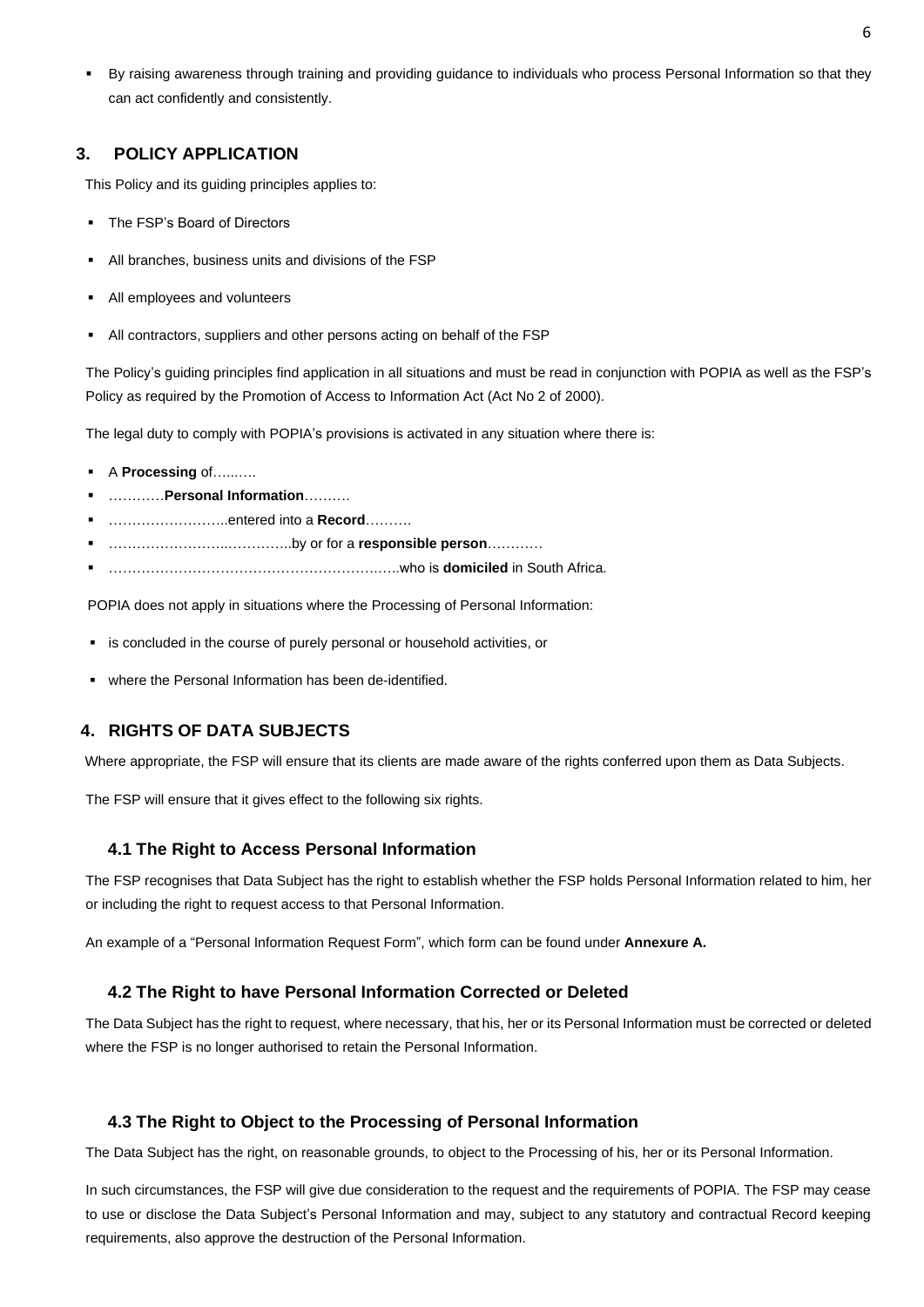### <span id="page-7-0"></span>**4.4 The Right to Object to Direct Marketing**

The Data Subject has the right to object to the Processing of his, her or its Personal Information for purposes of Direct Marketing by means of unsolicited electronic communications.

#### <span id="page-7-1"></span> **4.5 The Right to Complain to the Information Regulator**

The Data Subject has the right to submit a complaint to the Information Regulator regarding an alleged infringement of any of the rights protected under POPIA and to institute civil proceedings regarding the alleged non-compliance with the protection of his, her or its Personal Information.

An example of a "POPIA Complaint Form" can be found under **Annexure B**.

### <span id="page-7-2"></span>**4.6 The Right to be Informed**

The Data Subject has the right to be notified that his, her or its Personal Information is being collected by the FSP.

The Data Subject also has the right to be notified in any situation where the FSP has reasonable grounds to believe that the Personal Information of the Data Subject has been accessed or acquired by an unauthorised person.

## <span id="page-7-3"></span>**5. GENERAL GUIDING PRINCIPLES**

All employees and persons acting on behalf of the FSP will at all times be subject to, and act in accordance with, the following guiding principles:

#### <span id="page-7-4"></span>**5.1 Accountability**

Failing to comply with POPIA could potentially damage the FSP's reputation or expose the FSP to a civil claim for damages. The protection of Personal Information is therefore everybody's responsibility.

The FSP will ensure that the provisions of POPIA and the guiding principles outlined in this Policy are complied with through the encouragement of desired behaviour. However, the FSP will take appropriate sanctions, which may include disciplinary action, against those individuals who through their intentional or negligent actions and/or omissions fail to comply with the principles and responsibilities outlined in this Policy.

#### <span id="page-7-5"></span>**5.2 Processing Limitation**

The FSP will ensure that Personal Information under its control is processed:

- in a fair, lawful and non-excessive manner, and
- only with the informed Consent of the Data Subject, and
- only for a specifically defined purpose.

The FSP will inform the Data Subject of the reasons for collecting his, her or its Personal Information and obtain written Consent prior to Processing Personal Information.

Alternatively, where services or transactions are concluded over the telephone or electronic video feed, the FSP will confirm everything in writing (maintain a voice recording of the stated purpose for collecting the Personal Information followed by the Data Subject's subsequent Consent).

The FSP will under no circumstances distribute or share Personal Information between separate legal entities, associated companies (such as subsidiary companies) or with any individuals that are not directly involved with facilitating the purpose for which the information was originally collected.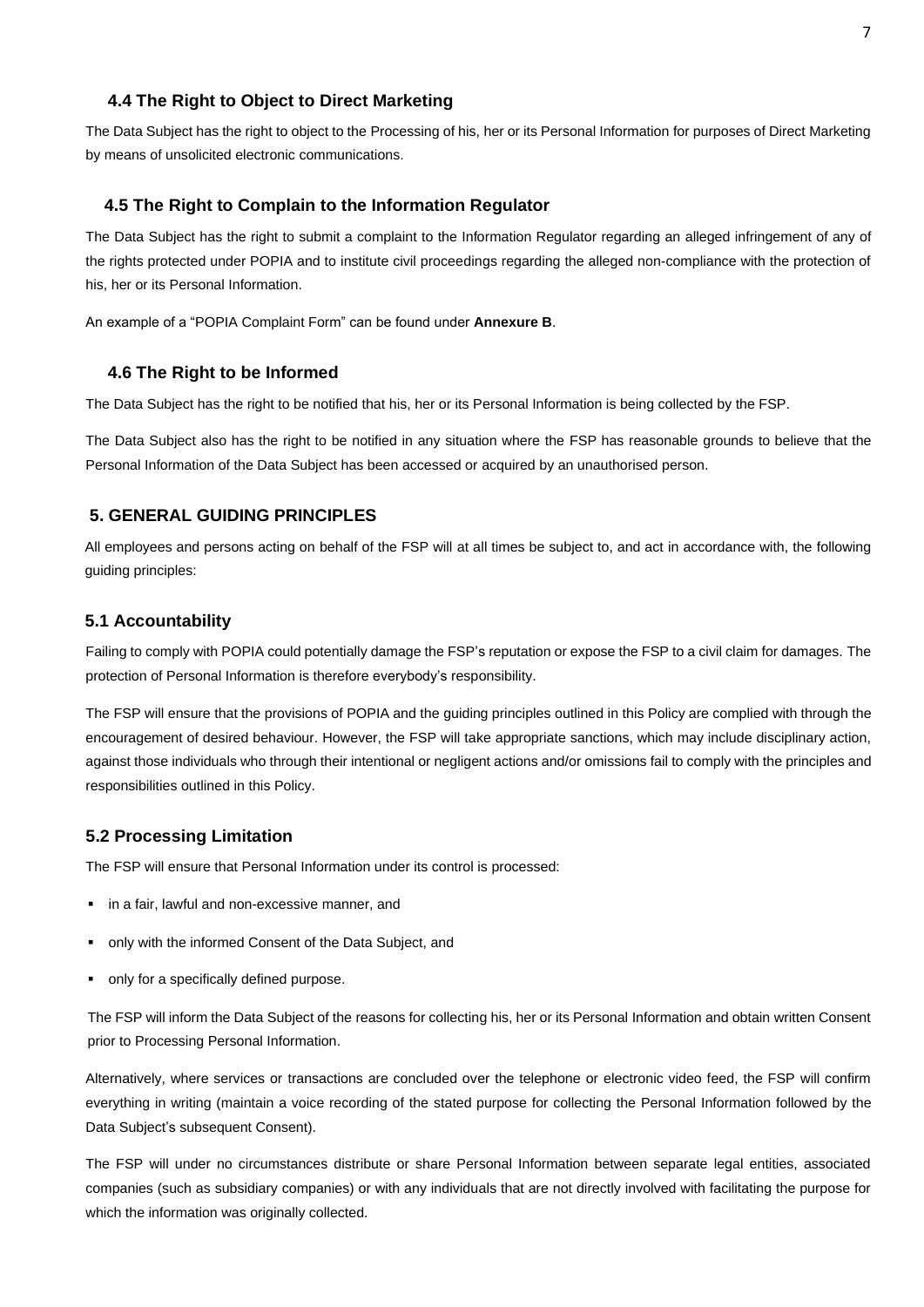Where applicable, the Data Subject must be informed of the possibility that their Personal Information will be shared with other aspects of the FSP's business and be provided with the reasons for doing so.

An example of a "POPIA Notice and Consent Form" can be found under **Annexure C**.

### <span id="page-8-0"></span>**5.3 Purpose Specification**

All of the FSP's business units and operations must be informed by the principle of transparency.

The FSP will process Personal Information only for specific, explicitly defined and legitimate reasons. The FSP will inform Data Subjects of these reasons prior to collecting or recording the Data Subject's Personal Information.

#### <span id="page-8-1"></span>**5.4 Further Processing Limitation**

Personal Information will not be processed for a secondary purpose unless that Processing is compatible with the original purpose.

Therefore, where the FSP seeks to process Personal Information it holds for a purpose other than the original purpose for which it was originally collected, and where this secondary purpose is not compatible with the original purpose, the FSP will first obtain additional Consent from the Data Subject.

### <span id="page-8-2"></span>**5.6 Information Quality**

The FSP will take reasonable steps to ensure that all Personal Information collected is complete, accurate and not misleading.

The more important it is that the Personal Information be accurate, the greater the effort the FSP will put into ensuring its' accuracy.

Where Personal Information is collected or received from third parties, the FSP will take reasonable steps to confirm that the information is correct by verifying the accuracy of the information directly with the Data Subject or by way of independent sources.

#### <span id="page-8-3"></span>**5.7 Open Communication**

The FSP will take reasonable steps to ensure that Data Subjects are notified (are always aware) that their Personal Information is being collected including the purpose for which it is being collected and processed.

The FSP will ensure that it establishes and maintains a "contact us" facility, for instance via its website or through an electronic helpdesk, for Data Subjects who want to:

- Enquire whether the FSP holds related Personal Information, or
- Request access to related Personal Information, or
- Request the FSP to update or correct related Personal Information, or
- Make a complaint concerning the Processing of Personal Information.

#### <span id="page-8-4"></span>**5.8 Security Safeguards**

The FSP will manage the security of its Filing System to ensure that Personal Information is adequately protected. To this end, security controls will be implemented in order to minimise the risk of loss, unauthorised access, disclosure, interference, modification or destruction.

Security measures also need to be applied in a context-sensitive manner. For example, the more sensitive the Personal Information, such as shareholder information, banking details and/or credit card details (if applicable), the greater the security required.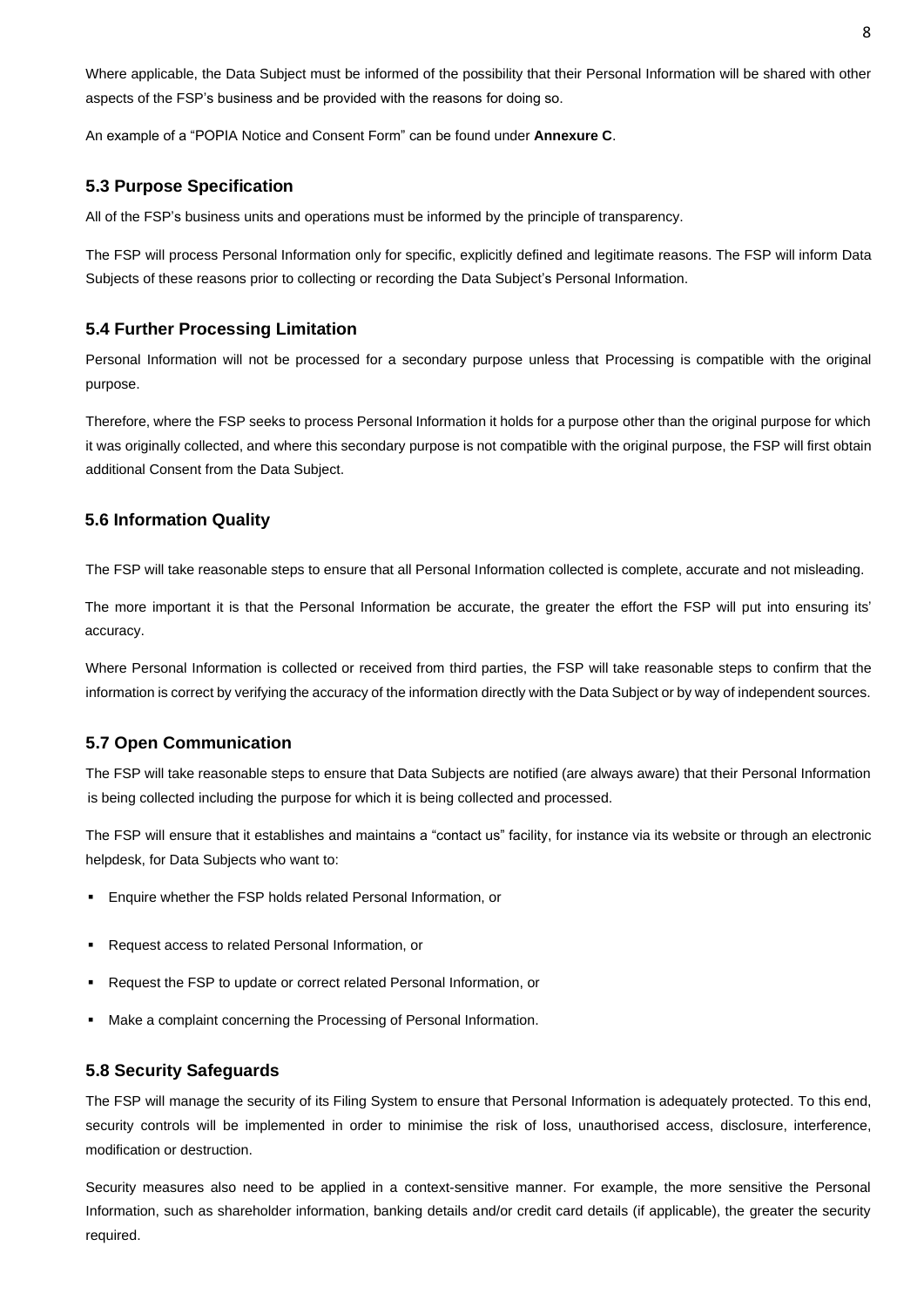The FSP will continuously review its security controls which will include regular testing of protocols and measures put in place to combat cyber-attacks on the FSP's IT network.

The FSP will ensure that all paper and electronic Records comprising Personal Information are securely stored and made accessible only to authorised individuals.

All new employees will be required to sign employment contracts containing contractual terms for the use and storage of employee information. Confidentiality clauses will also be included to reduce the risk of unauthorised disclosures of Personal Information for which the FSP is responsible.

All existing employees will, after the required consultation process has been followed, be required to sign an addendum to their employment containing the relevant Consent and confidentiality clauses.

The Operators and third-party service providers will be required to enter into service level agreements with the FSP where both parties pledge their mutual commitment to POPIA and the lawful Processing of any Personal Information pursuant to the agreements.

An example of "Employee Consent and Confidentiality Clause" for inclusion in the FSP's employment contracts can be found under **Annexure D**.

An example of an "SLA Confidentiality Clause" for inclusion in the FSP's service level agreements can be found under **Annexure E**.

#### <span id="page-9-0"></span>**5.9 Data Subject Participation**

A Data Subject may request the correction or deletion of his, her or its Personal Information held by the FSP.

The FSP will ensure that it provides a facility for Data Subjects who want to request the correction of deletion of their Personal Information.

Where applicable, the FSP will include a link to unsubscribe from any of its electronic newsletters or related marketing activities.

## <span id="page-9-1"></span>**6. INFORMATION OFFICERS**

The FSP will appoint an Information Officer and where necessary, a Deputy Information Officer to assist the Information Officer.

The FSP's Information Officer is responsible for ensuring compliance with POPIA.

The FSP will appoint an Information Officer, which Information Officer will be the head of the FSP, CEO or MD.

Consideration will be given on an annual basis to the re-appointment or replacement of the Information Officer and the reappointment or replacement of any Deputy Information Officers.

Once appointed, the FSP will register the Information Officer with the South African Information Regulator established under POPIA prior to performing his or her duties.

An example of an "Information Officer Appointment Letter" can be found under **Annexure F**.

## <span id="page-9-2"></span>**7. SPECIFIC DUTIES AND RESPONSIBILITIES**

#### <span id="page-9-3"></span>**7.1 Governing Body**

The FSP's Board of Directors cannot delegate its accountability and is ultimately answerable for ensuring that the FSP meets its legal obligations in terms of POPIA.

The FSP may however delegate some of its responsibilities in terms of POPIA to management or other capable individuals.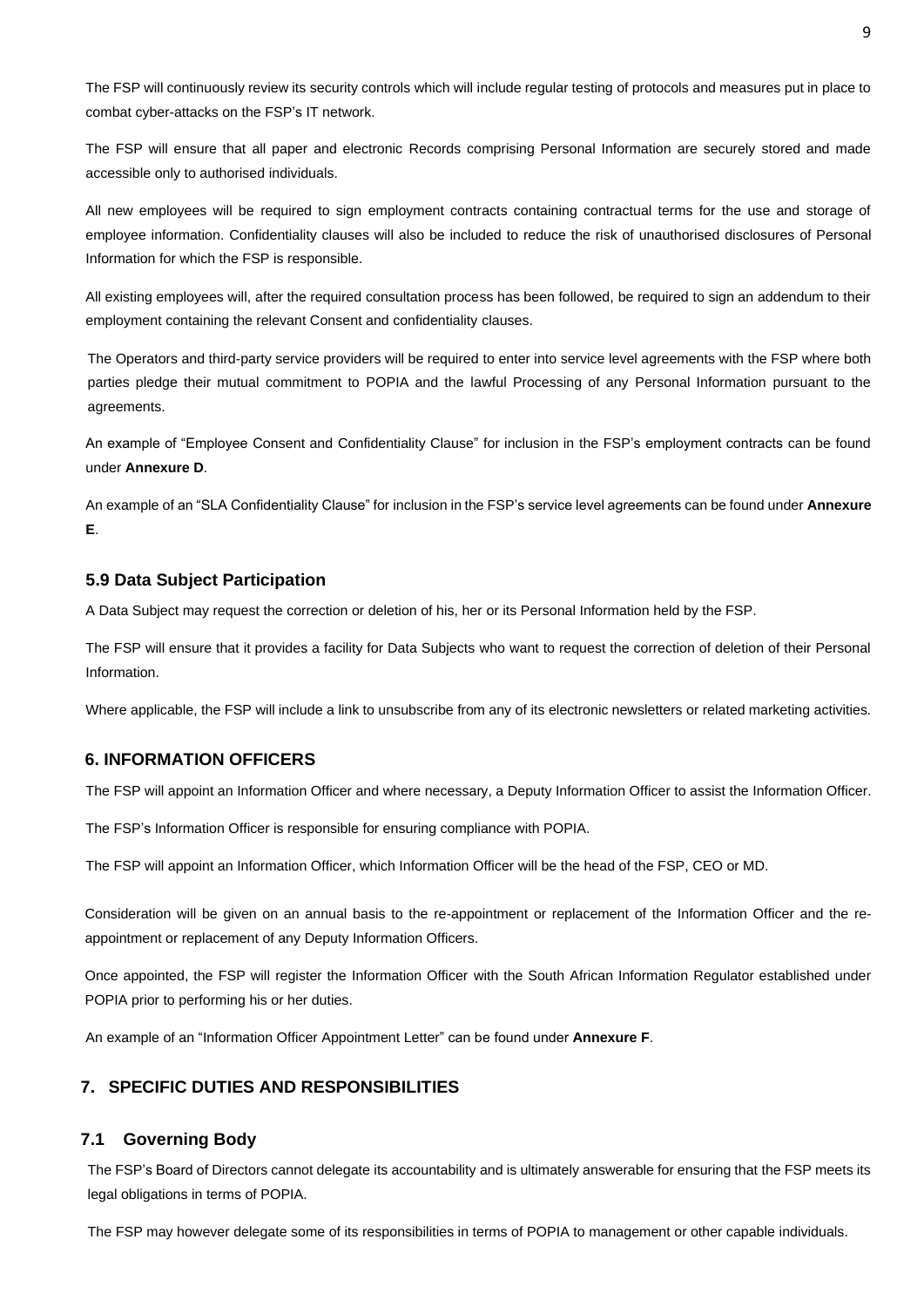The governing body is responsible for ensuring that:

- The FSP appoints an Information Officer, and where necessary, a Deputy Information Officer.
- All persons responsible for the Processing of Personal Information on behalf of the FSP:
	- are appropriately trained and supervised to do so,
	- understand that they are contractually obligated to protect the Personal Information they come into contact with, and
	- are aware that a wilful or negligent breach of this Policy's processes and procedures may lead to disciplinary action being taken against them.
- Data Subjects who want to make enquires about their Personal Information are made aware of the procedure that needs to be followed should they wish to do so.
- The scheduling of a periodic POPIA Audit in order to accurately assess and review the ways in which the FSP collects, holds, uses, shares, discloses, destroys and processes Personal Information.

## <span id="page-10-0"></span>**7.2 Information Officer**

The FSP's Information Officer is responsible for:

- Taking steps to ensure the FSP's reasonable compliance with the provision of POPIA.
- Keeping the governing body updated about the FSP's information protection responsibilities under POPIA. For instance, in the case of a security breach, the Information Officer must inform and advise the governing body of their obligations pursuant to POPIA.
- Continually analysing privacy regulations and aligning them with the FSP's Personal Information Processing procedures. This will include reviewing the FSP's information protection procedures and related policies.
- **Ensuring that POPIA Audits are scheduled and conducted on a regular basis.**
- Ensuring that the FSP makes it convenient for Data Subjects who want to update their Personal Information or submit POPIA related complaints to the FSP. For instance, maintaining a "contact us" facility on the FSP's website.
- Approving any contracts entered into with Operators, employees and other third parties which may have an impact on the Personal Information held by the FSP. This will include overseeing the amendment of the FSP's employment contracts and other service level agreements.
- Encouraging compliance with the conditions required for the lawful Processing of Personal Information.
- Ensuring that employees and other persons acting on behalf of the FSP are fully aware of the risks associated with the Processing of Personal Information and that they remain informed about the FSP's security controls.
- Organising and overseeing the awareness training of employees and other individuals involved in the Processing of Personal Information on behalf of the FSP.
- Addressing employees' POPIA related questions.
- Addressing all POPIA related requests and complaints made by the FSP's Data Subjects.
- Working with the Information Regulator in relation to any ongoing investigations. The Information Officers will therefore act as the contact point for the Information Regulator authority on issues relating to the Processing of Personal Information and will consult with the Information Regulator where appropriate, with regard to any other matter.

The Deputy Information Officer will assist the Information Officer in performing his or her duties.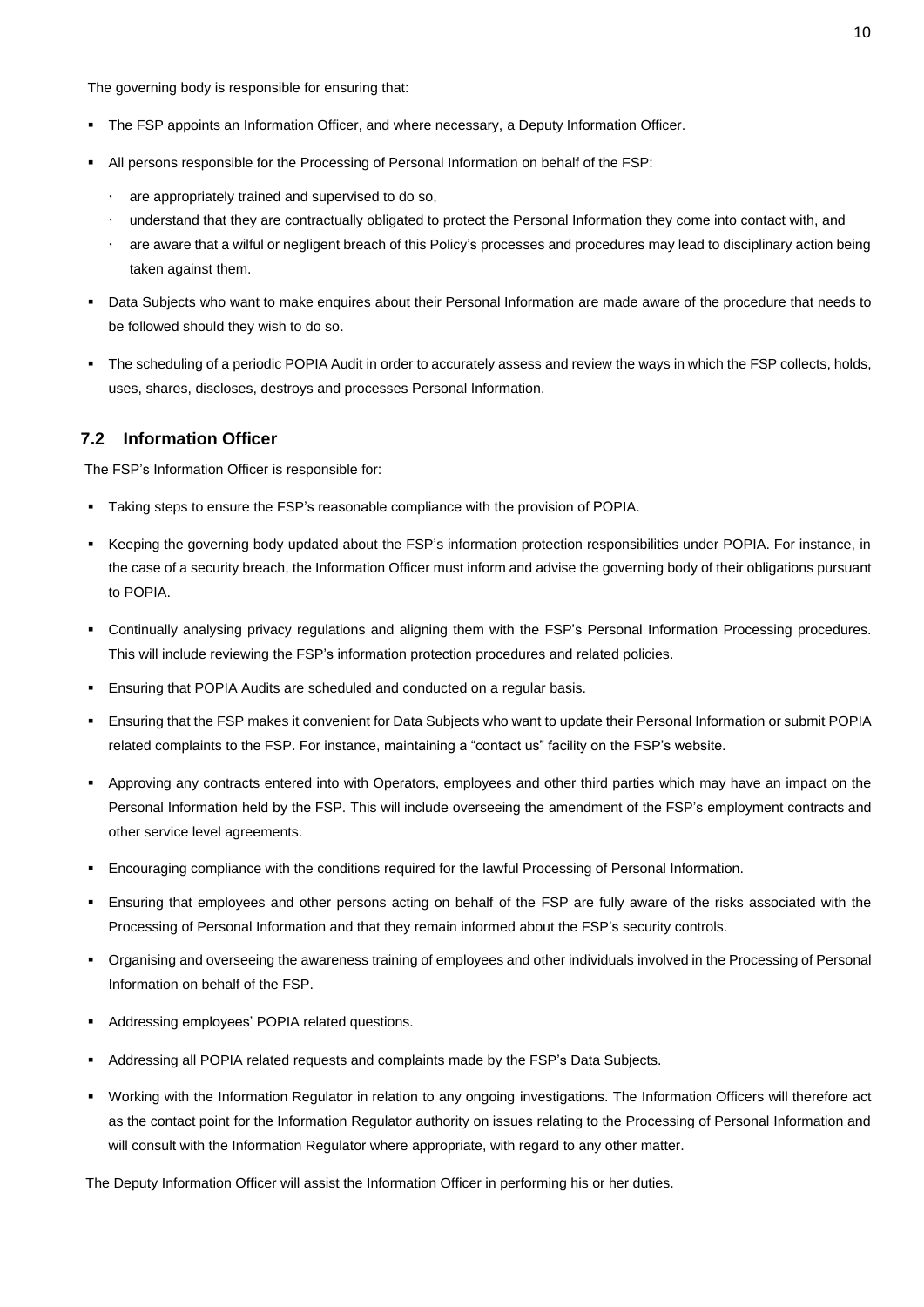## <span id="page-11-0"></span>**7.3 IT Manager**

The FSP's IT Manager is responsible for:

- Ensuring that the FSP's IT infrastructure, Filing Systems and any other devices used for Processing Personal Information meet acceptable security standards.
- Ensuring that all electronically held Personal Information is kept only on designated drives and servers and uploaded only to approved cloud computing services.
- Ensuring that servers containing Personal Information are sited in a secure location, away from the general office space.
- Ensuring that all electronically stored Personal Information is backed-up and tested on a regular basis.
- Ensuring that all back-ups containing Personal Information are protected from unauthorised access, accidental deletion and malicious hacking attempts.
- Ensuring that Personal Information being transferred electronically is encrypted.
- Ensuring that all servers and computers containing Personal Information are protected by a firewall and the latest security software.
- Performing regular IT audits to ensure that the security of the FSP's hardware and software systems are functioning properly.
- Performing regular IT audits to verify whether electronically stored Personal Information has been accessed or acquired by any unauthorised persons.
- Performing a proper due diligence review prior to contracting with Operators or any other third-party service providers to process Personal Information on the FSP's behalf. For instance, cloud computing services.

## <span id="page-11-1"></span>**7.4 Marketing Manager**

The FSP's Marketing Manager is responsible for:

- Approving and maintaining the protection of Personal Information statements and disclaimers that are displayed on the FSP's website, including those attached to communications such as emails and electronic newsletters.
- Addressing any Personal Information protection queries from journalists or media outlets such as newspapers.
- Where necessary, working with persons acting on behalf of the FSP to ensure that any outsourced marketing initiatives comply with POPIA.

### <span id="page-11-2"></span>**7.5 Employees and other Persons acting on behalf of the FSP**

Employees and other persons acting on behalf of the FSP will, during the course of the performance of their services, gain access to and become acquainted with the Personal Information of certain clients, suppliers and other employees.

Employees and other persons acting on behalf of the FSP are required to treat Personal Information as a confidential business asset and to respect the privacy of Data Subjects.

Employees and other persons acting on behalf of the FSP may not directly or indirectly, utilise, disclose or make public in any manner to any person or third party, either within the FSP or externally, any Personal Information, unless such information is already publicly known or the disclosure is necessary in order for the employee or person to perform his or her duties.

Employees and other persons acting on behalf of the FSP must request assistance from their line manager or the Information Officer if they are unsure about any aspect related to the protection of a Data Subject's Personal Information.

Employees and other persons acting on behalf of the FSP will only process Personal Information where:

▪ The Data Subject, or a competent person where the Data Subject is a child, Consents to the Processing; or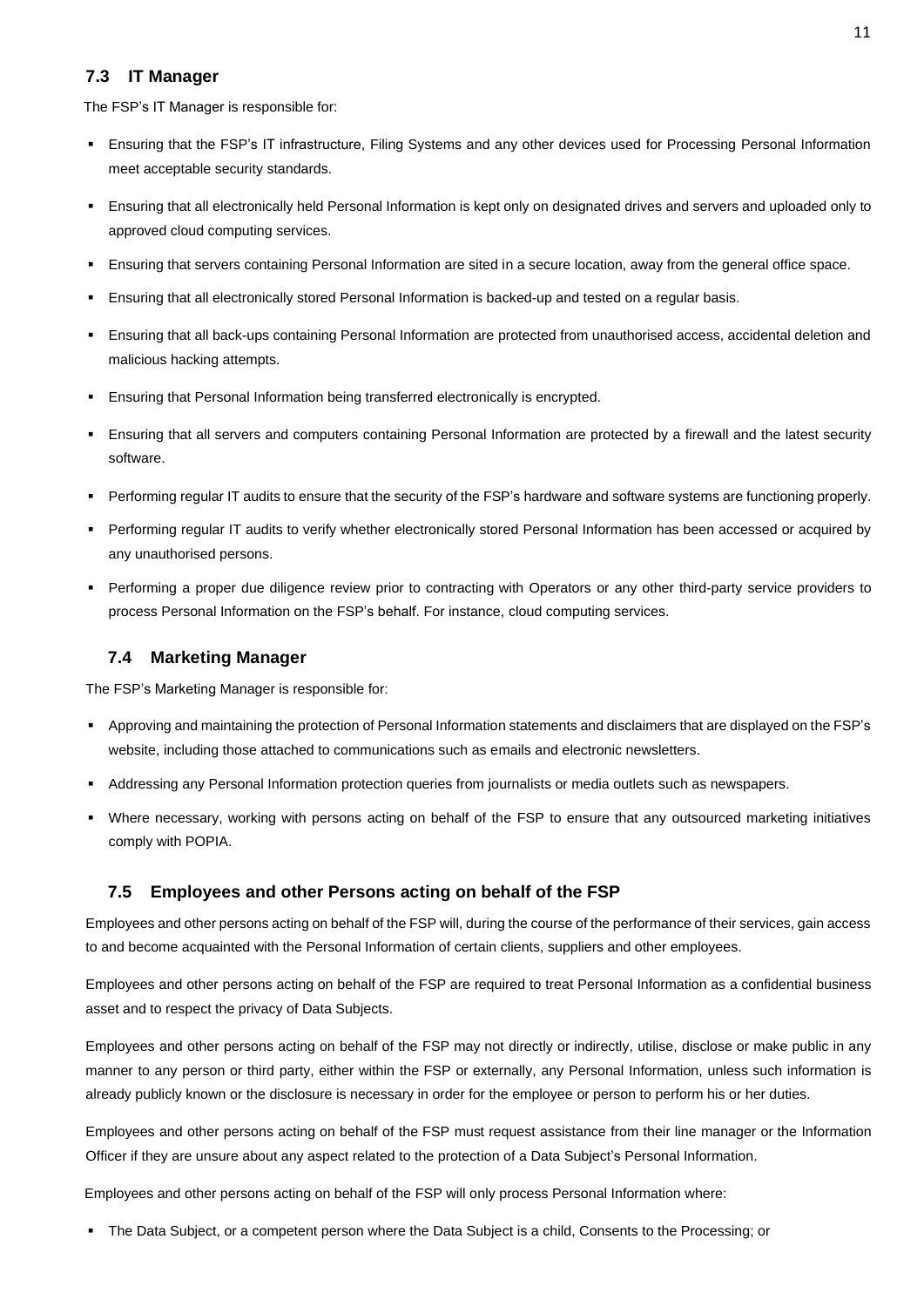- The Processing is necessary to carry out actions for the conclusion or performance of a contract to which the Data Subject is a party; or
- The Processing complies with an obligation imposed by law on the Responsible Party; or
- The Processing protects a legitimate interest of the Data Subject; or
- The Processing is necessary for pursuing the legitimate interests of the FSP or of a third party to whom the information is supplied.

Furthermore, Personal Information will only be processed where the Data Subject:

- Clearly understands why and for what purpose his, her or its Personal Information is being collected; and
- Has granted the FSP with explicit written or verbally recorded Consent to process his, her or its Personal Information.

Employees and other persons acting on behalf of the FSP will consequently, prior to Processing any Personal Information, obtain a specific and informed expression of will from the Data Subject, in terms of which permission is given for the Processing of Personal Information.

Informed Consent is therefore when the Data Subject clearly understands for what purpose his, her or its Personal Information is needed and who it will be shared with.

Consent can be obtained in written form which includes any appropriate electronic medium that is accurately and readily reducible to printed form. Alternatively, the FSP will keep a voice recording of the Data Subject's Consent in instances where transactions are concluded telephonically or via electronic video feed.

Consent to process a Data Subject's Personal Information will be obtained directly from the Data Subject, except where:

- the Personal Information has been made public, or
- where valid Consent has been given to a third party, or
- the information is necessary for effective law enforcement.

Employees and other persons acting on behalf of the FSP will under no circumstances:

- Process or have access to Personal Information where such Processing or access is not a requirement to perform their respective work-related tasks or duties.
- Save copies of Personal Information directly to their own private computers, laptops or other mobile devices like tablets or smart phones. All Personal Information must be accessed and updated from the FSP's central database or a dedicated server.
- Share Personal Information informally. In particular, Personal Information should never be sent by email, as this form of communication is not secure. Where access to Personal Information is required, this may be requested from the relevant line manager or the Information Officer.
- Transfer Personal Information outside of South Africa without the express permission from the Information Officer.

Employees and other persons acting on behalf of the FSP are responsible for:

- Keeping all Personal Information that they come into contact with secure, by taking sensible precautions and following the guidelines outlined within this Policy.
- Ensuring that Personal Information is held in as few places as is necessary. No unnecessary additional Records, Filing Systems and data sets should therefore be created.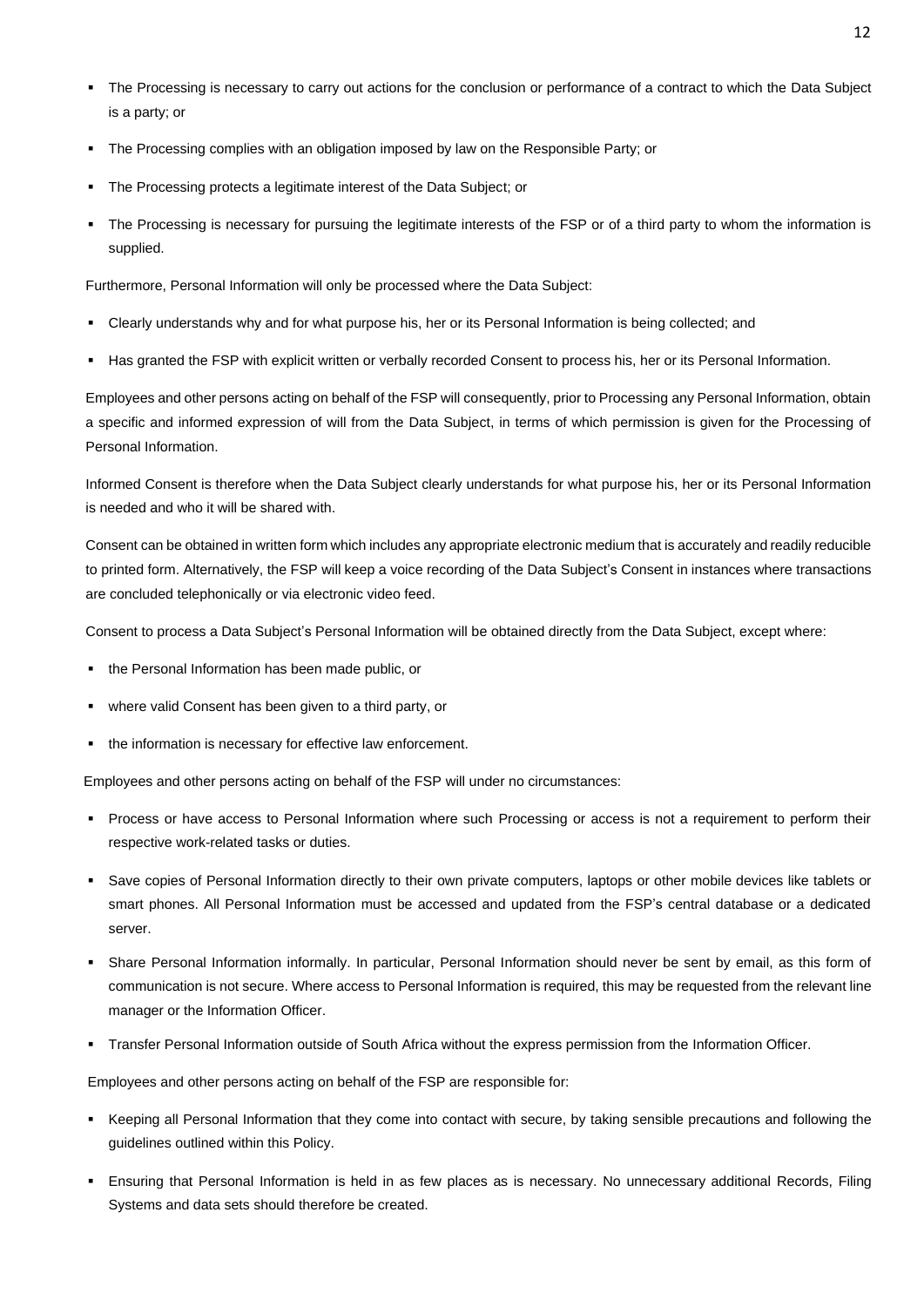- Ensuring that Personal Information is encrypted prior to sending or sharing the information electronically. The IT Manager will assist employees and where required, other persons acting on behalf of the FSP, with the sending or sharing of Personal Information to or with authorised external persons.
- Ensuring that all computers, laptops and devices such as tablets, flash drives and smartphones that store Personal Information are password protected and never left unattended. Passwords must be changed regularly and may not be shared with unauthorised persons.
- Ensuring that their computer screens and other devices are switched off or locked when not in use or when away from their desks.
- Ensuring that where Personal Information is stored on removable storage medias such as external drives, CDs or DVDs that these are kept locked away securely when not being used.
- Ensuring that where Personal Information is stored on paper, that such hard copy Records are kept in a secure place where unauthorised people cannot access it. For instance, in a locked drawer of a filing cabinet.
- Ensuring that where Personal Information has been printed out, that the paper printouts are not left unattended where unauthorised individuals could see or copy them. For instance, close to the printer.
- Taking reasonable steps to ensure that Personal Information is kept accurate and up to date. For instance, confirming a Data Subject's contact details when the client or customer phones or communicates via email. Where a Data Subject's information is found to be out of date, authorisation must first be obtained from the relevant line manager or the Information Officer to update the information accordingly.
- Taking reasonable steps to ensure that Personal Information is stored only for as long as it is needed or required in terms of the purpose for which it was originally collected. Where Personal Information is no longer required, authorisation must first be obtained from the relevant line manager or the Information Officer to delete or dispose of the Personal Information in the appropriate manner.
- Undergoing POPIA Awareness training from time to time.

Where an employee, or a person acting on behalf of the FSP, becomes aware or suspicious of any security breach such as the unauthorised access, interference, modification, destruction or the unsanctioned disclosure of Personal Information, he or she must immediately report this event or suspicion to the Information Officer or the Deputy Information Officer.

## <span id="page-13-0"></span>**8. POPIA AUDIT**

The FSP's Information Officer will schedule periodic POPIA Audits.

The purpose of a POPIA audit is to:

- Identify the processes used to collect, Record, store, disseminate and destroy Personal Information.
- Determine the flow of Personal Information throughout the FSP. For instance, the FSP's various business units, divisions, branches and other associated organisations.
- Redefine the purpose for gathering and Processing Personal Information.
- **Ensure that the Processing parameters are still adequately limited.**
- Ensure that new Data Subjects are made aware of the Processing of their Personal Information.
- Re-establish the rationale for any further Processing where information is received via a third party.
- Verify the quality and security of Personal Information.
- Monitor the extend of compliance with POPIA and this Policy.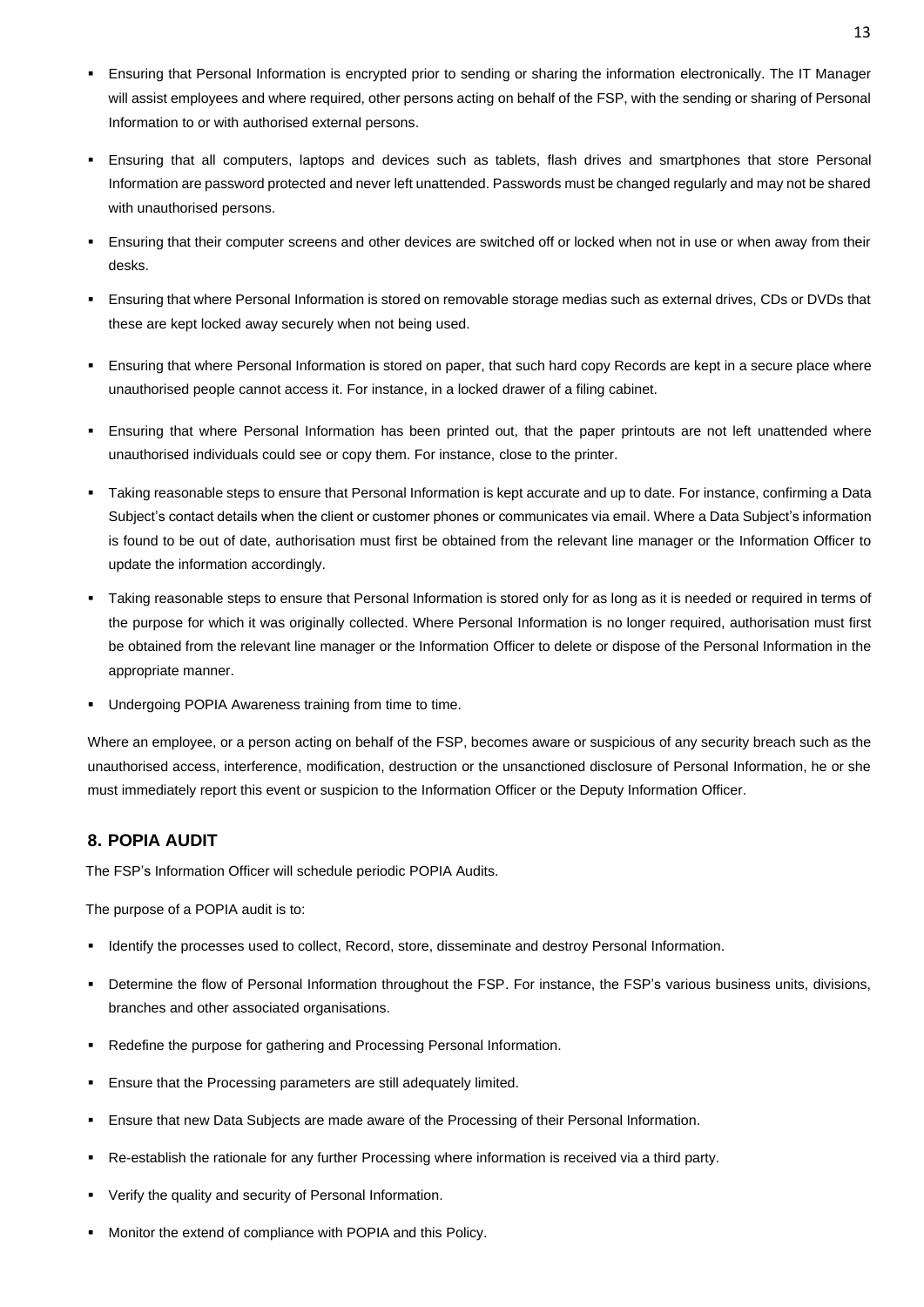Monitor the effectiveness of internal controls established to manage the FSP's POPIA related compliance risk.

In performing the POPIA Audit, Information Officers will liaise with line managers in order to identify areas within in the FSP's operations that are most vulnerable or susceptible to the unlawful Processing of Personal Information.

Information Officers will be permitted direct access to and have demonstrable support from line managers and the FSP's Board of Directors in performing their duties.

## <span id="page-14-0"></span>**9. REQUEST TO ACCESS PERSONAL INFORMATION PROCEDURE**

Data Subjects have the right to:

- Request what Personal Information the FSP holds about them and why.
- Request access to their Personal Information.
- Be informed how to keep their Personal Information up to date.

Access to information requests can be made by email, addressed to the Information Officer. The Information Officer will provide the Data Subject with a "Personal Information Request Form".

Once the completed form has been received, the Information Officer will verify the identity of the Data Subject prior to handing over any Personal Information. All requests will be processed and considered against the FSP's Policy.

The Information Officer will process all requests within a reasonable time.

## <span id="page-14-1"></span>**10. POPIA COMPLAINTS PROCEDURE**

Data Subjects have the right to complain in instances where any of their rights under POPIA have been infringed upon. The FSP takes all complaints very seriously and will address all POPIA related complaints in accordance with the following procedure:

- POPIA complaints must be submitted to the FSP in writing. Where so required, the Information Officer will provide the Data Subject with a "POPIA Complaint Form".
- Where the complaint has been received by any person other than the Information Officer, that person will ensure that the full details of the complaint reach the Information Officer within one (1) business day.
- The Information Officer will provide the complainant with a written acknowledgement of receipt of the complaint within two (2) business days.
- The Information Officer will carefully consider the complaint and address the complainant's concerns in an amicable manner. In considering the complaint, the Information Officer will endeavour to resolve the complaint in a fair manner and in accordance with the principles outlined in POPIA.
- The Information Officer must also determine whether the complaint relates to an error or breach of confidentiality that has occurred and which may have a wider impact on the FSP's Data Subjects.
- Where the Information Officer has reason to believe that the Personal Information of Data Subjects has been accessed or acquired by an unauthorised person, the Information Officer will consult with the FSP's Board of Directors where after the affected Data Subjects and the Information Regulator will be informed of this breach.
- The Information Officer will revert to the complainant with a proposed solution with the option of escalating the complaint to the FSP's governing body within seven (7) business days of receipt of the complaint. In all instances, the FSP will provide reasons for any decisions taken and communicate any anticipated deviation from the specified timelines.
- The Information Officer's response to the Data Subject may comprise any of the following: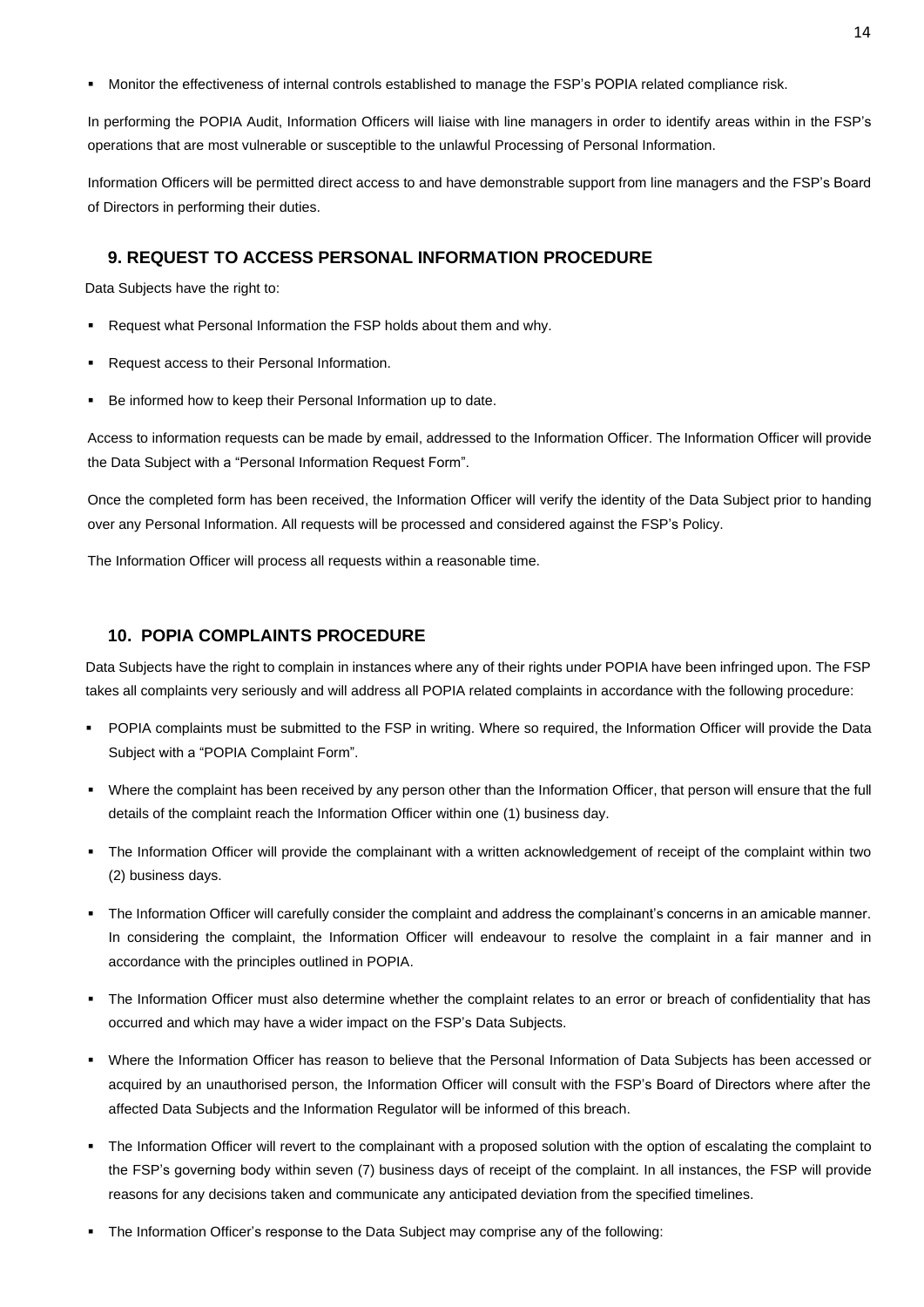- A suggested remedy for the complaint,
- $\cdot$  A dismissal of the complaint and the reasons as to why it was dismissed,
- An apology (if applicable) and any disciplinary action that has been taken against any employees involved.
- Where the Data Subject is not satisfied with the Information Officer's suggested remedies, the Data Subject has the right to complain directly to the Information Regulator.
- The Information Officer will review the complaints process to assess the effectiveness of the procedure on a periodic basis and to improve the procedure where it is found wanting. The reason for any complaints will also be reviewed to ensure the avoidance of occurrences giving rise to POPIA related complaints.

## <span id="page-15-0"></span>**11. DISCIPLINARY ACTION**

Where a POPIA complaint or a POPIA infringement investigation has been finalised, the FSP may recommend any appropriate administrative, legal and/or disciplinary action to be taken against any employee reasonably suspected of being implicated in any non-compliant activity outlined within this Policy.

In the case of ignorance or minor negligence, the FSP will undertake to provide further awareness training to the employee.

Any gross negligence or the wilful mismanagement of Personal Information, will be considered a serious form of misconduct for which the FSP may summarily dismiss the employee. Disciplinary procedures will commence where there is sufficient evidence to support an employee's gross negligence.

Examples of immediate actions that may be taken subsequent to an investigation include:

- A recommendation to commence with disciplinary action.
- A referral to appropriate law enforcement agencies for criminal investigation.
- Recovery of funds and/or assets in order to limit any prejudice or damages caused.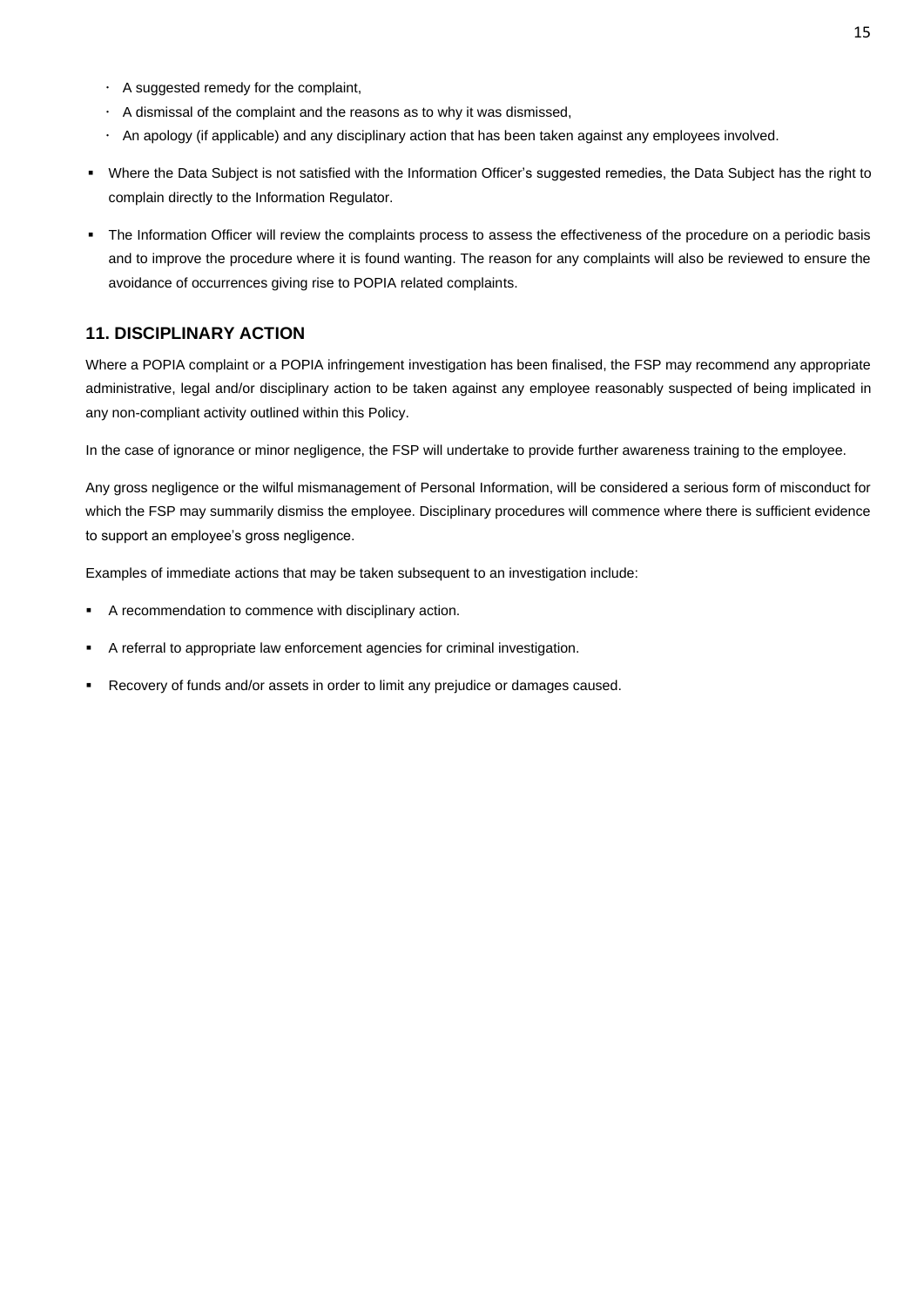# **ANNEXURE A: PERSONAL INFORMATION REQUEST FORM PERSONAL INFORMATION REQUEST FORM**

<span id="page-16-0"></span>

|                                               | Please submit the completed form to the Information Officer:                                                                                                                                             |        |
|-----------------------------------------------|----------------------------------------------------------------------------------------------------------------------------------------------------------------------------------------------------------|--------|
| Name                                          |                                                                                                                                                                                                          |        |
| <b>Contact Number</b>                         |                                                                                                                                                                                                          |        |
| Email Address:                                |                                                                                                                                                                                                          |        |
|                                               | Please be aware that we may require you to provide proof of identification prior to Processing your request.<br>There may also be a reasonable charge for providing copies of the information requested. |        |
| A. Particulars of Data Subject                |                                                                                                                                                                                                          |        |
| Name & Surname                                |                                                                                                                                                                                                          |        |
| Identity Number:                              |                                                                                                                                                                                                          |        |
| Postal Address:                               |                                                                                                                                                                                                          |        |
| Contact Number:                               |                                                                                                                                                                                                          |        |
| Email Address:                                |                                                                                                                                                                                                          |        |
| <b>B.</b> Request                             |                                                                                                                                                                                                          |        |
| I request the FSP to:                         |                                                                                                                                                                                                          |        |
|                                               | (a) Inform me whether it holds any of my Personal Information                                                                                                                                            | $\Box$ |
|                                               | (b) Provide me with a Record or description of my Personal Information                                                                                                                                   | □      |
| (c) Correct or update my Personal Information |                                                                                                                                                                                                          | $\Box$ |
|                                               | (d) Destroy or delete a Record of my Personal Information                                                                                                                                                | $\Box$ |
| <b>C.</b> Instructions                        |                                                                                                                                                                                                          |        |
|                                               |                                                                                                                                                                                                          |        |
|                                               |                                                                                                                                                                                                          |        |
|                                               |                                                                                                                                                                                                          |        |
|                                               |                                                                                                                                                                                                          |        |
|                                               |                                                                                                                                                                                                          |        |
|                                               |                                                                                                                                                                                                          |        |
|                                               |                                                                                                                                                                                                          |        |
|                                               |                                                                                                                                                                                                          |        |
|                                               |                                                                                                                                                                                                          |        |
|                                               |                                                                                                                                                                                                          |        |
|                                               |                                                                                                                                                                                                          |        |
|                                               |                                                                                                                                                                                                          |        |
| D. Signature Page                             |                                                                                                                                                                                                          |        |
|                                               |                                                                                                                                                                                                          |        |
|                                               |                                                                                                                                                                                                          |        |
|                                               |                                                                                                                                                                                                          |        |
| Signature                                     |                                                                                                                                                                                                          |        |
|                                               |                                                                                                                                                                                                          |        |
|                                               |                                                                                                                                                                                                          |        |
| Date                                          |                                                                                                                                                                                                          |        |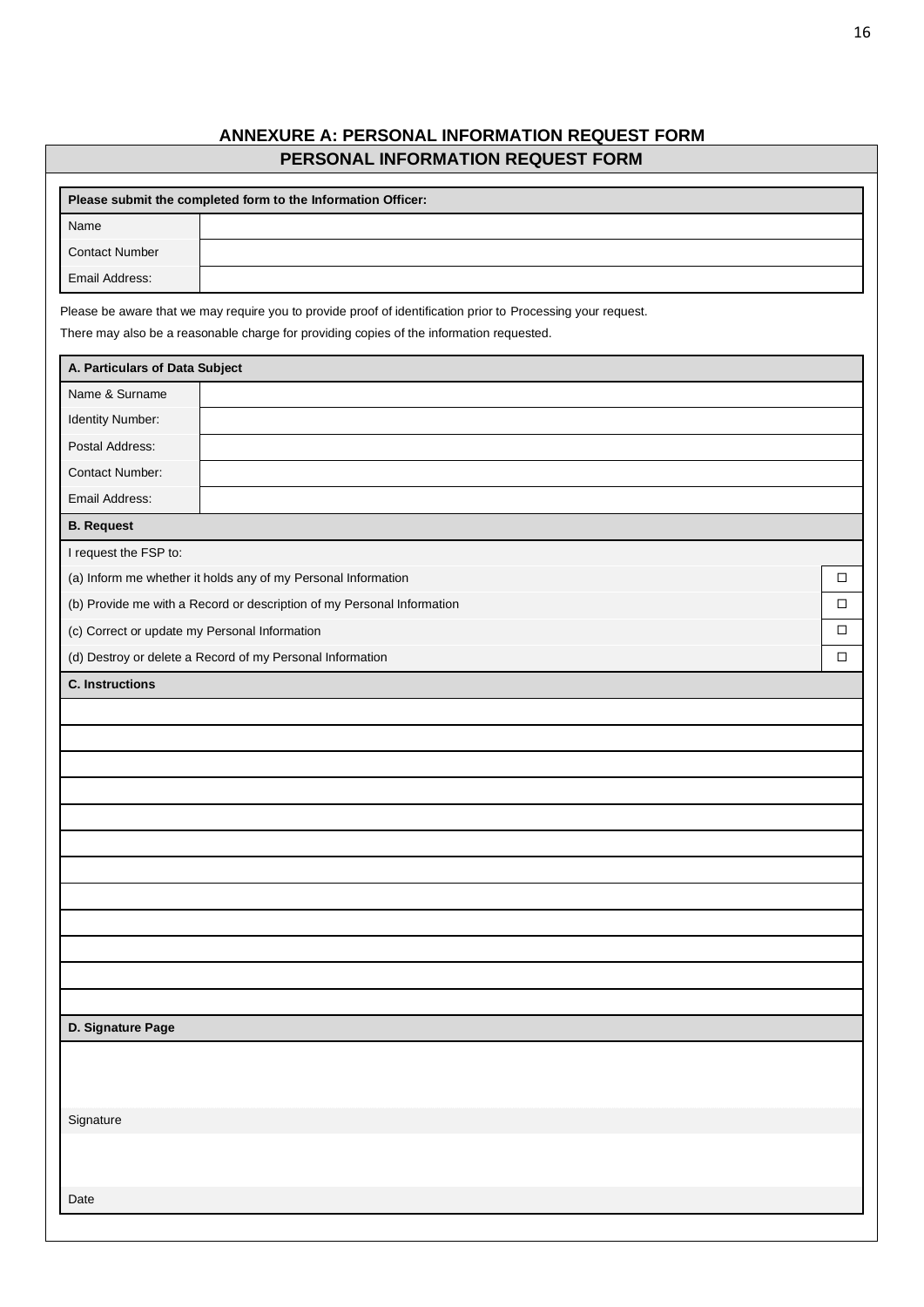# **ANNEXURE B: POPIA COMPLAINT FORM POPIA COMPLAINT FORM**

<span id="page-17-0"></span>

| Name<br><b>Contact Number</b><br>Email Address:<br>Where we are unable to resolve your complaint, to your satisfaction you have the right to complaint to the Information Regulator.<br>The Information Regulator: Ms Mmamoroke Mphelo<br>Physical Address: SALU Building, 316 Thabo Sehume Street, Pretoria<br>Email: inforreg@justice.gov.za<br>Website: http://www.justice.gov.za/inforeg/index.html<br>A. Particulars of Complainant<br>Name & Surname<br>Identity Number:<br>Postal Address:<br>Contact Number:<br>Email Address:<br><b>B. Details of Complaint</b><br><b>C. Desired Outcome</b><br>D. Signature Page<br>Signature: | Please submit your complaint to the Information Officer: |  |  |
|------------------------------------------------------------------------------------------------------------------------------------------------------------------------------------------------------------------------------------------------------------------------------------------------------------------------------------------------------------------------------------------------------------------------------------------------------------------------------------------------------------------------------------------------------------------------------------------------------------------------------------------|----------------------------------------------------------|--|--|
|                                                                                                                                                                                                                                                                                                                                                                                                                                                                                                                                                                                                                                          |                                                          |  |  |
|                                                                                                                                                                                                                                                                                                                                                                                                                                                                                                                                                                                                                                          |                                                          |  |  |
|                                                                                                                                                                                                                                                                                                                                                                                                                                                                                                                                                                                                                                          |                                                          |  |  |
|                                                                                                                                                                                                                                                                                                                                                                                                                                                                                                                                                                                                                                          |                                                          |  |  |
|                                                                                                                                                                                                                                                                                                                                                                                                                                                                                                                                                                                                                                          |                                                          |  |  |
|                                                                                                                                                                                                                                                                                                                                                                                                                                                                                                                                                                                                                                          |                                                          |  |  |
|                                                                                                                                                                                                                                                                                                                                                                                                                                                                                                                                                                                                                                          |                                                          |  |  |
|                                                                                                                                                                                                                                                                                                                                                                                                                                                                                                                                                                                                                                          |                                                          |  |  |
|                                                                                                                                                                                                                                                                                                                                                                                                                                                                                                                                                                                                                                          |                                                          |  |  |
|                                                                                                                                                                                                                                                                                                                                                                                                                                                                                                                                                                                                                                          |                                                          |  |  |
|                                                                                                                                                                                                                                                                                                                                                                                                                                                                                                                                                                                                                                          |                                                          |  |  |
|                                                                                                                                                                                                                                                                                                                                                                                                                                                                                                                                                                                                                                          |                                                          |  |  |
|                                                                                                                                                                                                                                                                                                                                                                                                                                                                                                                                                                                                                                          |                                                          |  |  |
|                                                                                                                                                                                                                                                                                                                                                                                                                                                                                                                                                                                                                                          |                                                          |  |  |
|                                                                                                                                                                                                                                                                                                                                                                                                                                                                                                                                                                                                                                          |                                                          |  |  |
|                                                                                                                                                                                                                                                                                                                                                                                                                                                                                                                                                                                                                                          |                                                          |  |  |
|                                                                                                                                                                                                                                                                                                                                                                                                                                                                                                                                                                                                                                          |                                                          |  |  |
|                                                                                                                                                                                                                                                                                                                                                                                                                                                                                                                                                                                                                                          |                                                          |  |  |
|                                                                                                                                                                                                                                                                                                                                                                                                                                                                                                                                                                                                                                          |                                                          |  |  |
|                                                                                                                                                                                                                                                                                                                                                                                                                                                                                                                                                                                                                                          |                                                          |  |  |
|                                                                                                                                                                                                                                                                                                                                                                                                                                                                                                                                                                                                                                          |                                                          |  |  |
|                                                                                                                                                                                                                                                                                                                                                                                                                                                                                                                                                                                                                                          |                                                          |  |  |
|                                                                                                                                                                                                                                                                                                                                                                                                                                                                                                                                                                                                                                          |                                                          |  |  |
|                                                                                                                                                                                                                                                                                                                                                                                                                                                                                                                                                                                                                                          |                                                          |  |  |
|                                                                                                                                                                                                                                                                                                                                                                                                                                                                                                                                                                                                                                          |                                                          |  |  |
|                                                                                                                                                                                                                                                                                                                                                                                                                                                                                                                                                                                                                                          |                                                          |  |  |
|                                                                                                                                                                                                                                                                                                                                                                                                                                                                                                                                                                                                                                          |                                                          |  |  |
|                                                                                                                                                                                                                                                                                                                                                                                                                                                                                                                                                                                                                                          |                                                          |  |  |
|                                                                                                                                                                                                                                                                                                                                                                                                                                                                                                                                                                                                                                          |                                                          |  |  |
|                                                                                                                                                                                                                                                                                                                                                                                                                                                                                                                                                                                                                                          |                                                          |  |  |
|                                                                                                                                                                                                                                                                                                                                                                                                                                                                                                                                                                                                                                          |                                                          |  |  |
|                                                                                                                                                                                                                                                                                                                                                                                                                                                                                                                                                                                                                                          |                                                          |  |  |
|                                                                                                                                                                                                                                                                                                                                                                                                                                                                                                                                                                                                                                          |                                                          |  |  |
|                                                                                                                                                                                                                                                                                                                                                                                                                                                                                                                                                                                                                                          |                                                          |  |  |
|                                                                                                                                                                                                                                                                                                                                                                                                                                                                                                                                                                                                                                          |                                                          |  |  |
|                                                                                                                                                                                                                                                                                                                                                                                                                                                                                                                                                                                                                                          |                                                          |  |  |
|                                                                                                                                                                                                                                                                                                                                                                                                                                                                                                                                                                                                                                          |                                                          |  |  |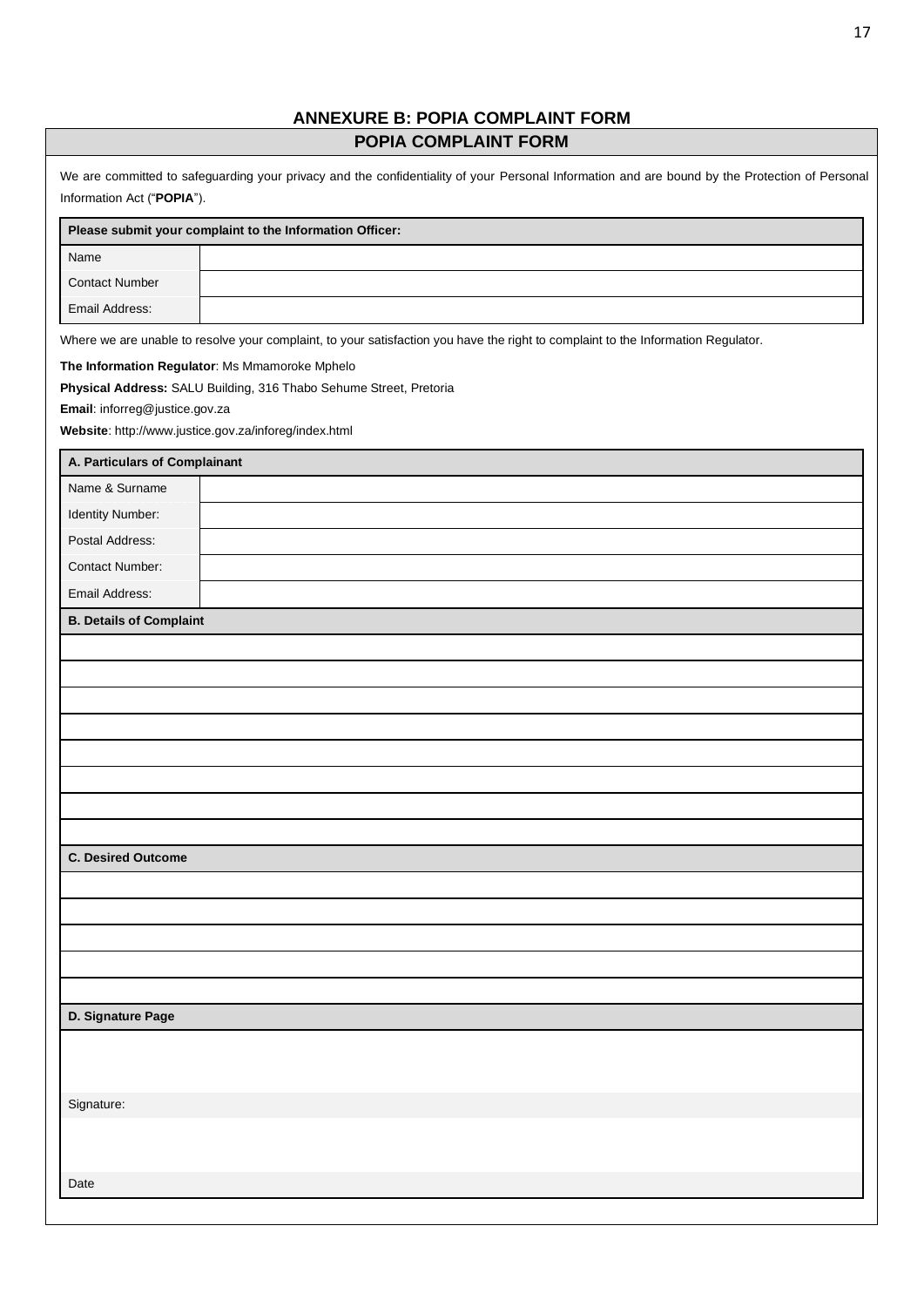## **ANNEXURE C: POPIA NOTICE AND CONSENT FORM POPIA NOTICE AND CONSENT FORM**

<span id="page-18-0"></span>We understand that your Personal Information is important to you and that you may be apprehensive about disclosing it. Your privacy is just as important to us and we are committed to safeguarding and Processing your information in a lawful manner.

We also want to make sure that you understand how and for what purpose we process your information. If for any reason you think that your information is not processed in a correct manner, or that your information is being used for a purpose other than that for what it was originally intended, you can contact our Information Officer.

You can request access to the information we hold about you at any time and if you think that we have outdated information, please request us to update or correct it.

| Our Information Officer's Contact Details |  |
|-------------------------------------------|--|
| Name                                      |  |
| <b>Contact Number</b>                     |  |
| Email Address:                            |  |

#### **Purpose for Processing your Information**

We collect, hold, use and disclose your Personal Information mainly to provide you with access to the services and products that we provide. We will only process your information for a purpose you would reasonably expect, including:

- Providing you with products and services that suit your needs as requested
- To verify your identity and to conduct credit reference searches
- To issue, administer and manage your insurance policies
- To process insurance claims and to take recovery action
- To notify you of new products or developments that may be of interest to you
- To confirm, verify and update your details
- To comply with any legal and regulatory requirements

Some of your information that we hold may include, your first and last name, email address, a home, postal or other physical address, other contact information, your title, birth date, gender, occupation, qualifications, past employment, residency status, your investments, assets, liabilities, insurance, income, expenditure, family history, medical information and your banking details.

#### **Consent to Disclose and Share your Information**

We may need to share your information to provide reports, analyses, products or services that you have requested.

Where we share your information, we will take all precautions to ensure that the third party will treat your information with the same level of protection as required by us. Your information may be hosted on servers managed by a third-party service provider, which may be located outside of South Africa.

| I hereby authorise and Consent to the FSP sharing my Personal Information with the following persons: |
|-------------------------------------------------------------------------------------------------------|
|                                                                                                       |
| Name & Surname                                                                                        |
|                                                                                                       |
|                                                                                                       |
| Signature                                                                                             |
|                                                                                                       |
| Date                                                                                                  |
|                                                                                                       |
|                                                                                                       |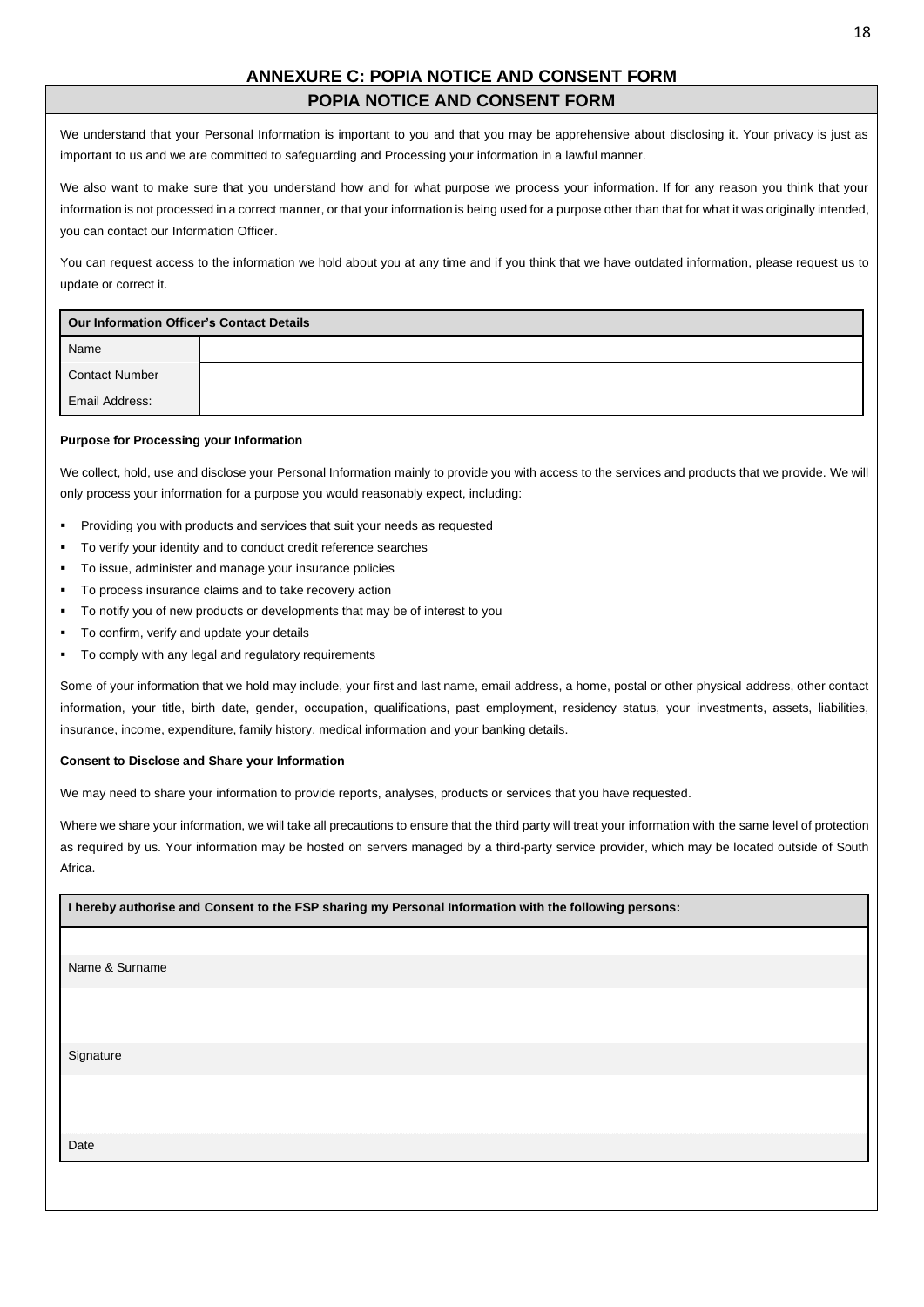## **ANNEXURE D: EMPLOYEE CONSENT AND CONFIDENTIALITY CLAUSE EMPLOYEE CONSENT AND CONFIDENTIALITY CLAUSE**

- <span id="page-19-0"></span>▪ "Personal Information" (PI) shall mean the race, gender, sex, pregnancy, marital status, national or ethnic origin, colour, sexual orientation, age, physical or mental health, disability, religion, conscience, belief, culture, language and birth of a person; information relating to the education or the medical, financial, criminal or employment history of the person; any identifying number, symbol, email address, physical address, telephone number, location information, online identifier or other particular assignment to the person; the biometric information of the person; the personal opinions, views or preferences of the person; correspondence sent by the person that is implicitly or explicitly of a private or confidential nature or further correspondence that would reveal the contents of the original correspondence; the views or opinions of another individual about the person whether the information is recorded electronically or otherwise.
- "POPIA" shall mean the Protection of Personal Information Act 4 of 2013 as amended from time to time.
- The employer undertakes to process the PI of the employee only in accordance with the conditions of lawful Processing as set out in terms of POPIA and in terms of the employer's relevant Policy available to the employee on request and only to the extent that it is necessary to discharge its obligations and to perform its functions as an employer and within the framework of the employment relationship and as required by South African law.
- The employee acknowledges that the collection of his/her PI is both necessary and requisite as a legal obligation, which falls within the scope of execution of the legal functions and obligations of the employer. The employee therefore irrevocably and unconditionally agrees:
	- That he/she is notified of the purpose and reason for the collection and Processing of his or her PI insofar as it relates to the employer's discharge of its obligations and to perform its functions as an employer.
	- That he/she Consents and authorises the employer to undertake the collection, Processing and further Processing of the employee's PI by the employer for the purposes of securing and further facilitating the employee's employment with the employer.
	- Without derogating from the generality of the aforestated, the employee Consents to the employer's collection and Processing of PI pursuant to any of the employer's Internet and Email policies in place insofar as PI of the employee is contained in relevant electronic communications.
	- To make available to the employer all necessary PI required by the employer for the purpose of securing and further facilitating the employee's employment with the employer.
	- To absolve the employer from any liability in terms of POPIA for failing to obtain the employee's Consent or to notify the employee of the reason for the Processing of any of the employee's PI.
	- To the disclosure of his/her PI by the employer to any third party, where the employer has a legal or contractual duty to disclose such PI.
	- The employee further agrees to the disclosure of his/her PI for any reason enabling the employer to carry out or to comply with any business obligation the employer may have or to pursue a legitimate interest of the employer in order for the employer to perform its business on a day to - day basis.
	- The employee authorises the employer to transfer his/her PI outside of the Republic of South Africa for any legitimate business purpose of the employer within the international community. The employer undertakes not to transfer or disclose his/her PI unless it is required for its legitimate business requirements and shall comply strictly with legislative stipulations in this regard.
- The employee acknowledges that during the course of the performance of his/her services, he/she may gain access to and become acquainted with the Personal Information of certain clients, suppliers and other employees. The employee will treat Personal Information as a confidential business asset and agrees to respect the privacy of clients, suppliers and other employees.
- To the extent that he/she is exposed to or insofar as PI of other employees or third parties are disclosed to him/her, the employee hereby agree to be bound by appropriate and legally binding confidentiality and non-usage obligations in relation to the PI of third parties or employees.
- Employees may not directly or indirectly, utilise, disclose or make public in any manner to any person or third party, either within the FSP or externally, any Personal Information, unless such information is already publicly known or the disclosure is necessary in order for the employee or person to perform his or her duties on behalf of the employer.